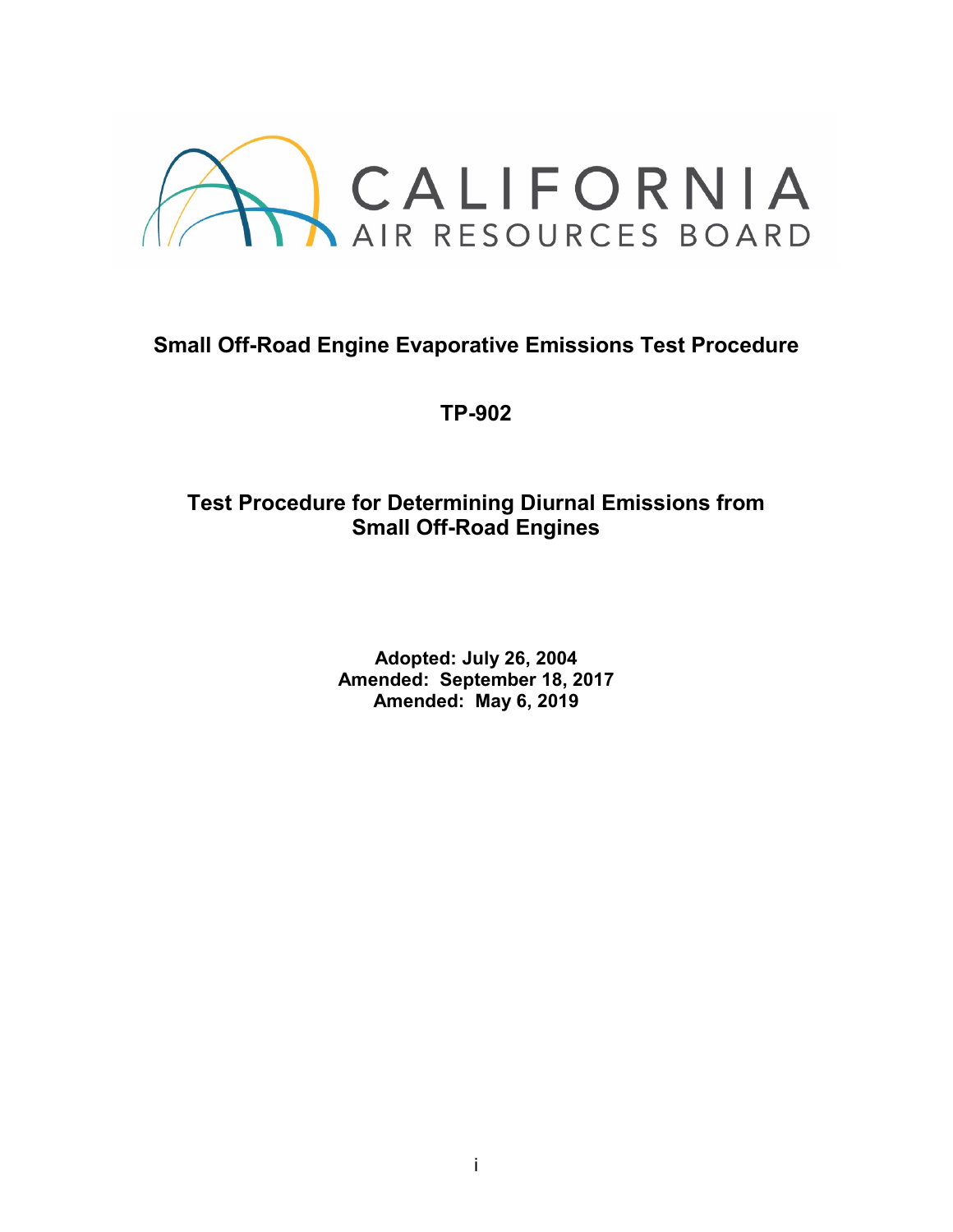### **TP-902 TABLE OF CONTENTS**

| <b>Section</b>                                                                                                                                                                                                              | Page                            |
|-----------------------------------------------------------------------------------------------------------------------------------------------------------------------------------------------------------------------------|---------------------------------|
| 1. APPLICABILITY                                                                                                                                                                                                            | 1                               |
| Requirement to Comply with All Other Applicable Codes and<br>1.1<br>Regulations<br>1.2<br>Safety                                                                                                                            | 1<br>$\mathbf{1}$               |
| 2. PRE-CERTIFICATION REQUIREMENTS                                                                                                                                                                                           | $\overline{2}$                  |
| 2.1<br><b>Durability Demonstration</b><br>2.2 Canister Working Capacity<br>2.3<br><b>Engine Purge</b>                                                                                                                       | $\frac{2}{3}$<br>$\overline{4}$ |
| 3. GENERAL SUMMARY OF TEST PROCEDURE                                                                                                                                                                                        | $\overline{4}$                  |
| 4. INSTRUMENTATION                                                                                                                                                                                                          | 4                               |
| Diurnal Evaporative Emission Measurement Enclosure<br>4.1<br>4.2<br>Calibrations                                                                                                                                            | 5<br>$\overline{7}$             |
| 5. TEST PROCEDURE                                                                                                                                                                                                           | 12                              |
| 5.1<br><b>Evaporative Emission Control System Preconditioning</b><br>5.2<br><b>Refueling and Hot Soak</b><br>5.3 Forced Cooling<br>5.4 24-Hour Diurnal Test<br>5.5<br>Calculation of Mass of Hot Soak and Diurnal Emissions | 12<br>13<br>13<br>13<br>14      |
| 6. TEST FUEL                                                                                                                                                                                                                | 14                              |
| 7. ALTERNATIVE TEST PROCEDURES                                                                                                                                                                                              | 14                              |
| <b>LIST OF TABLES AND FIGURES</b>                                                                                                                                                                                           |                                 |
| <b>TABLE</b><br><b>TITLE</b><br>Table 5-1. Diurnal Temperature Profile                                                                                                                                                      | Page<br>13                      |
| <b>FIGURE</b><br>Figure 1. 24-Hour Diurnal Test Sequence                                                                                                                                                                    | Page<br>12.                     |
| <b>ATTACHMENT</b><br>Procedure for Determining Carbon Canister Performance                                                                                                                                                  |                                 |

Procedure for Determining Carbon Canister Performance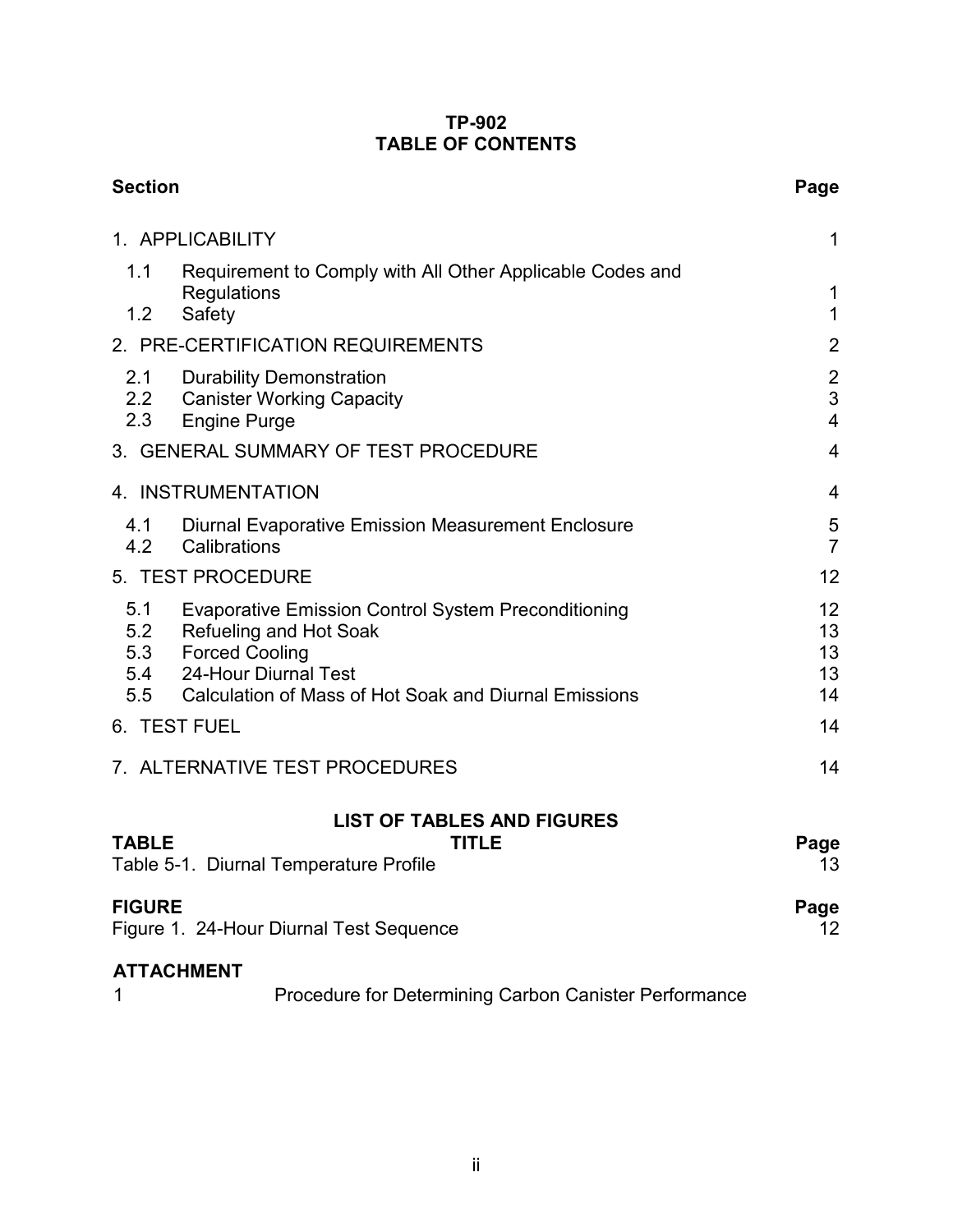### **California Environmental Protection Agency Air Resources Board**

### **Small Off-Road Engine Evaporative Emissions Test Procedure**

### **TP-902**

### **Test Procedure for Determining Diurnal Emissions from Small Off-Road Engines**

A set of definitions common to all Certification and Test Procedures is in title 13, California Code of Regulations, section 2752 et seq.

For the purpose of this procedure, the term "ARB" refers to the California Air Resources Board, and the term "Executive Officer" refers to the ARB Executive Officer or his or her authorized representative or designate.

### **1. APPLICABILITY**

This Test Procedure, TP-902, is used by the Air Resources Board to determine the diurnal and resting loss evaporative emissions from small off-road engines. Small off-road engines are defined in title 13, Cal. Code Regs., section 2401 et seq. This Test Procedure is proposed pursuant to Section 43824 of the California Health and Safety Code (CH&SC) and is applicable in all cases where small off-road engines are sold, supplied, offered for sale, or manufactured for use in the State of California.

1.1 Requirement to Comply with All Other Applicable Codes and Regulations

Certification of an evaporative emission control system by the Executive Officer does not exempt the evaporative emission control system from compliance with other applicable codes and regulations such as state and federal safety codes and regulations.

### 1.2 Safety

This test procedure involves the use of flammable materials and shall only be used by or under the supervision of those familiar and experienced in the use of such materials. Appropriate safety precautions shall be observed at all times while performing this test procedure.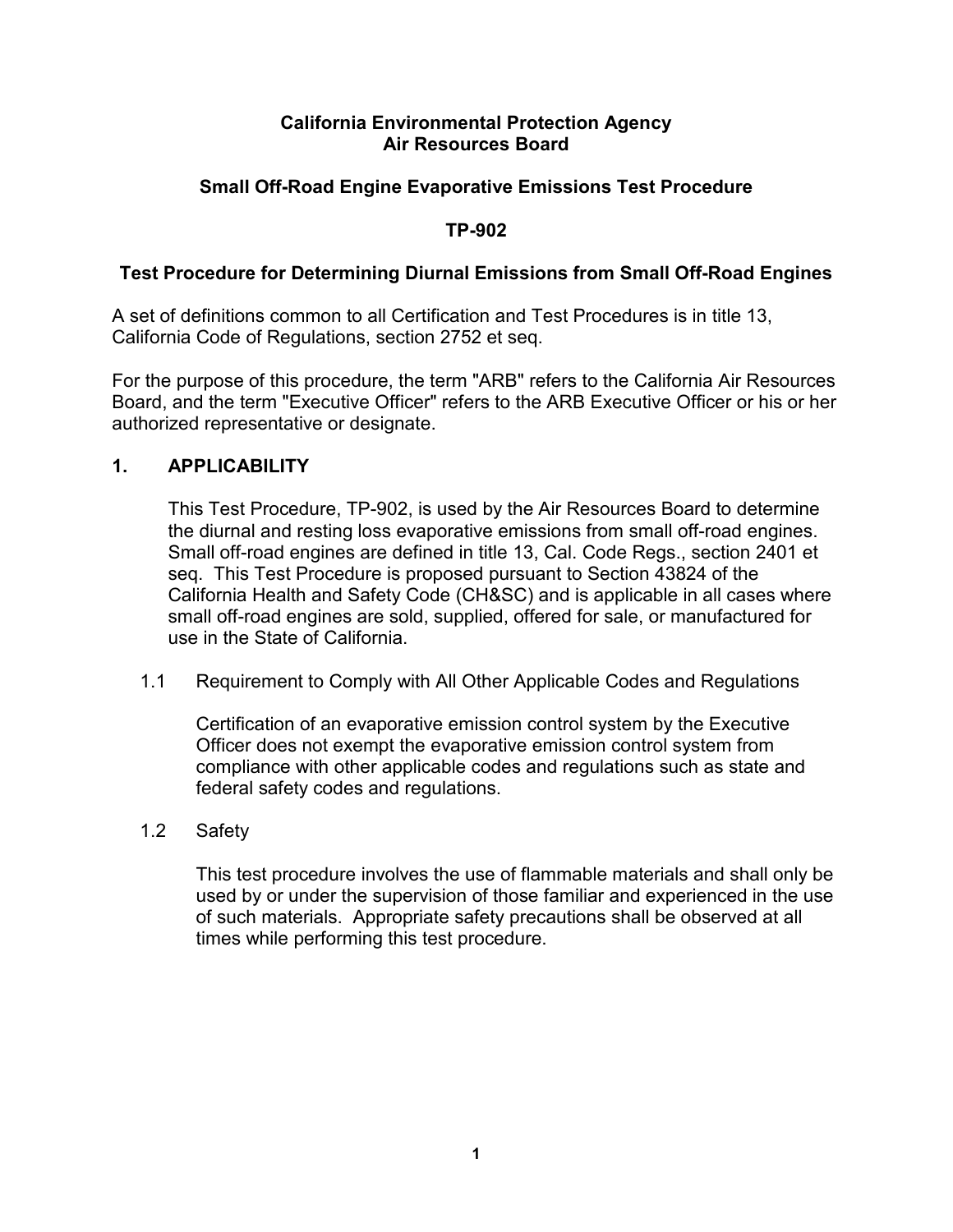### **2. PRE-CERTIFICATION REQUIREMENTS**

#### 2.1 Durability Demonstration

A durability demonstration shall be performed on the evaporative emission control system of a test engine prior to its diurnal emission test. The durability demonstration shall include the following tests:

- (a) Actuate all control valves, cables, and linkages, where applicable, for a minimum of 5000 cycles. Install and remove the fuel cap 300 times. Tighten the fuel cap each time in a way that represents the typical inuse experience.
- (b) Pressure Test

The Pressure test shall be performed prior to any preconditioning of the fuel tank. Determine the fuel tank system's design pressure and vacuum limits under normal operating and storage conditions considering the influence of any associated pressure/vacuum relief components. A pressure test shall be performed by sealing the fuel tank and cycling the pressure between + 13.8 and − 3.4 kPa ( + 2.0 and − 0.5 psig) for 10,000 cycles at a rate of 60 seconds per cycle. If normal operating or storage conditions cause pressure changes greater than  $+13.8$  or  $-3.4$  kPa to accumulate in the fuel tanks, cycle the pressure in the fuel tank between the actual high and low pressure limits experienced during normal operation or storage. If the fuel tank has no features that would cause positive or negative pressure to accumulate during normal operation or storage, then a pressure test is not required. The tank pressure test shall be performed in a 49  $\pm$  3 °C environment with compressed air of no less than 21 °C.

(c) Slosh Test

A slosh test shall be performed by filling the fuel tank to 50 percent of its nominal capacity with the fuel specified in section 6 of this procedure, installing the fuel cap, and rocking the fuel tank from an angle deviation of + 15° to −15° from level at a rate of 15 cycles per minute for a total of one million total cycles. As an alternative to rocking the fuel tank, use a laboratory sample orbital shaker table or similar device to subject the tank to a centripetal acceleration of at least 2.4 meter second<sup>-2</sup> at a frequency of  $2 \pm 0.25$  cycles per second for one million cycles. If the slosh test cannot be completed with the fuel tank installed in the test unit, the fuel tank may be removed for the duration of the slosh test and installed in the test unit again after the slosh test. Openings in the fuel tank shall be sealed in the same manner as when the fuel tank is installed in the test unit.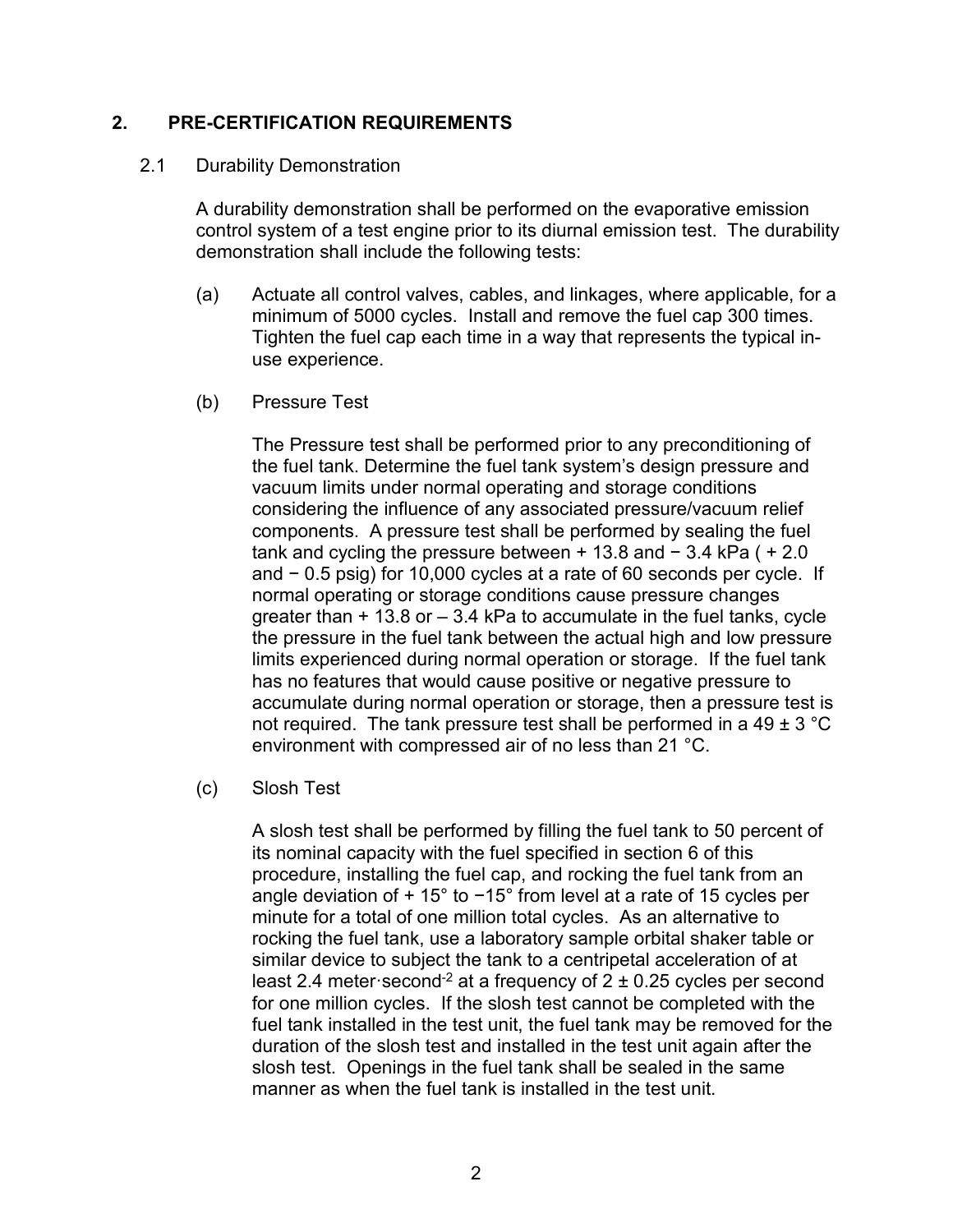- (d) For systems that utilize a carbon canister, the durability demonstration shall include thermal cycling and vibration exposure of the canister.
	- (1) For thermal cycling, the test must subject the canister to 100 cycles of the following temperature profile:
		- (A) Heat and hold at  $60 \pm 2$  °C for 30 minutes. (Up to 10 minutes is allowed for the temperature to rise and stabilize.)
		- (B) Cool and hold at  $0 \pm 2$  °C for 30 minutes. (Up to 20 minutes is allowed for the temperature to reach 0 °C during the cooling period.)
	- (2) For vibration exposure, at a minimum, the canister must be placed in a suitable test fixture while maintaining its specified orientation (as designed). Subject the fixture to a peak horizontal acceleration of 4.5g  $\times$  60Hz  $\times$  10<sup>7</sup> times, where g is the acceleration due to Earth's gravity,  $9.8 \text{ m} \cdot \text{s}^{-2}$ .
- (e) Ultraviolet Radiation Exposure

A sunlight-exposure test shall be performed by exposing each test engine or equipment unit to an ultraviolet light of at least 24 W·m<sup>-2</sup> (0.40 W·hr·m-2·min-1) for at least 450 hours. Alternatively, each test engine or equipment unit may be exposed to direct natural sunlight for at least 450 daylight hours. The ultraviolet radiation exposure test may be omitted if no part of the evaporative emissions control system will be exposed to light when installed on an engine.

- 2.2 Canister Working Capacity
	- (a) For evaporative emission control systems that use a carbon canister and do not pressurize the fuel tank, the carbon canister must have a working capacity of at least 1.4 grams of vapor storage capacity per liter of fuel tank nominal capacity for tanks greater than or equal to 3.78 liters, and 1.0 grams of vapor storage capacity per liter of fuel tank nominal capacity for tanks less than 3.78 liters. For evaporative emission control systems that use a carbon canister and pressurized fuel tank, the working capacity must be specified by the applicant. For all systems utilizing actively purged carbon canisters, running loss emissions must be controlled from being emitted into the atmosphere.
	- (b) Working capacity is determined following the procedure in Attachment 1 of this test procedure. In lieu of the loading and purge rates specified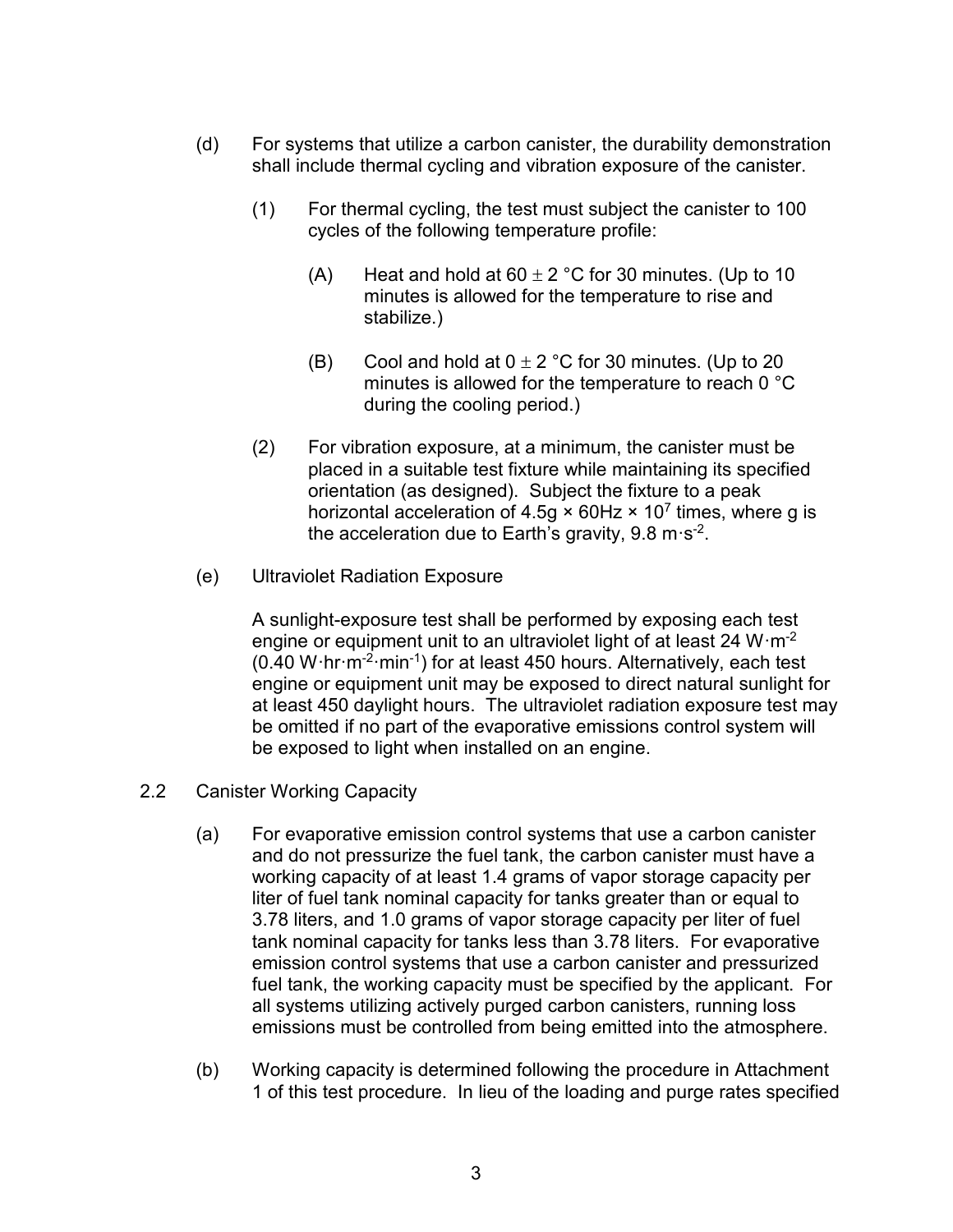in Attachment 1, the canister manufacturer's maximum loading and purge rates may be used.

### 2.3 Engine Purge

If a canister is used, the engine must actively purge the canister when the engine is running.

### **3. GENERAL SUMMARY OF TEST PROCEDURE**

A Sealed Housing for Evaporative Determination (SHED) is used to measure diurnal emissions. This method subjects test engines to a preprogrammed temperature profile while maintaining a constant pressure and continuously sampling for hydrocarbons with a Flame Ionization Detector (FID). The volume of a SHED enclosure can be accurately determined. The mass of total organic material hydrocarbon equivalent that emanates from a test engine over the test period is calculated using the ideal gas equation.

This test procedure measures diurnal emissions from engines or equipment with complete evaporative emission control systems as defined in title 13, Cal. Code Regs., section 2752 (a)(7) by subjecting them to a hot soak and diurnal test sequence. The engine with complete evaporative emission control system can be tested without the equipment chassis. The basic process is as follows:

- Fill the engine fuel tank with fuel and operate at maximum governed speed for 5-minutes
- **Precondition the evaporative emission control system**
- **Drain and fill fuel tank to 50% capacity with California certification fuel**
- **Operate engine at the maximum governed speed for fifteen minutes**
- Subject engine/equipment to a one-hour constant 35 °C hot soak
- Soak engine/equipment for two hours at 18.3 °C
- Subject engine/equipment to a 24-hour variable  $18.3 \text{ °C} 40.6 \text{ °C} 18.3 \text{ °C}$ (65 °F - 105 °F - 65 °F) temperature diurnal profile

The mass of total organic material hydrocarbon equivalent measured by the SHED over the 24-hour diurnal profile is compared with the diurnal emission standards in title 13, Cal. Code Regs., section 2754. Engines or equipment with emissions below the appropriate diurnal emission standard shall be considered compliant.

### **4. INSTRUMENTATION**

The instrumentation necessary to perform evaporative emission testing for small off-road engines is the same instrumentation used for passenger cars and light duty vehicles, and is described in 40 CFR 86.107-98. For the purposes of this section 4, methanol shall mean ethanol and CH<sub>3</sub>OH shall mean C<sub>2</sub>H<sub>5</sub>OH when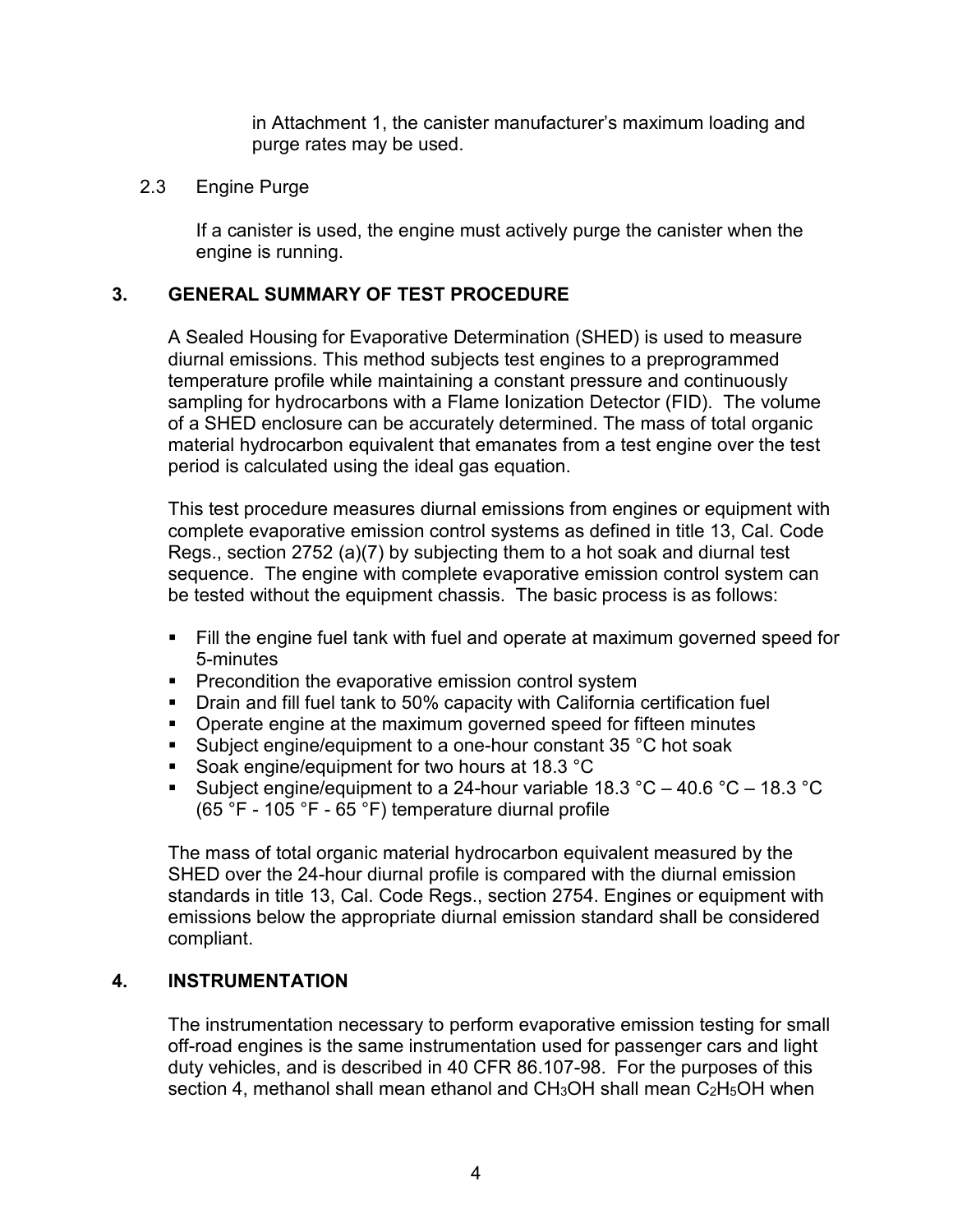testing with ethanol-containing fuel. Ethanol measurements in this test procedure may be omitted if the hydrocarbon mass calculated for the hot soak and diurnal emission tests in section 5.5 is multiplied by 1.08 as described in Part III.D.11. of the "California Evaporative Emission Standards and Test Procedures for 2001 and Subsequent Model Motor Vehicles," as last amended September 2, 2015.

#### 4.1 Diurnal Evaporative Emission Measurement Enclosure

The diurnal evaporative emissions measurement enclosure shall be equipped with an internal blower or blowers coupled with an air temperature management system (typically air to water heat exchangers and associated programmable temperature controls) to provide for air mixing and temperature control. The blower(s) shall provide a nominal total flow rate of  $0.8 \pm 0.2$  ft<sup>3</sup>/min per ft<sup>3</sup> of the nominal enclosure volume, V<sub>n</sub>. The inlets and outlets of the air circulation blower(s) shall be configured to provide a welldispersed air circulation pattern that produces effective internal mixing and avoids significant temperature or hydrocarbon and alcohol stratification. The discharge and intake air diffusers in the enclosure shall be configured and adjusted to eliminate localized high air velocities which could produce nonrepresentative heat transfer rates between the engine fuel tank(s) and the air in the enclosure. The air circulation blower(s), plus any additional blowers if required, shall maintain a homogeneous mixture of air within the enclosure.

The enclosure temperature shall be taken with thermocouples located 3 feet above the floor at the approximate mid-length of each side wall of the enclosure and within 3 to 12 inches of each side wall. The temperature conditioning system shall be capable of controlling the internal enclosure air temperature to follow the prescribed temperature versus time cycle as specified in 40 CFR §86.133-90 as modified by section III.D.10. (diurnal breathing loss test) of the "California Evaporative Emission Standards and Test Procedures for 2001 and Subsequent Model Motor Vehicles," as last amended September 2, 2015, within an instantaneous tolerance of  $\pm 3.0^{\circ}F$ and an average tolerance of  $\pm 2.0$  °F as measured by side wall thermocouples. The control system shall be tuned to provide a smooth temperature pattern, which has a minimum of overshoot, hunting, and instability about the desired long-term temperature profile.

The enclosure shall be of sufficient size to contain the test equipment with personnel access space. It shall use materials on its interior surfaces which do not adsorb or desorb hydrocarbons, or alcohols (if the enclosure is used for alcohol-fueled vehicles). The enclosure shall be insulated to enable the test temperature profile to be achieved with a heating/cooling system, which has minimum surface temperatures in the enclosure no less than 25.0°F below the minimum diurnal temperature specification. The enclosure shall be equipped with a pressure transducer with an accuracy and precision of  $\pm 0.1$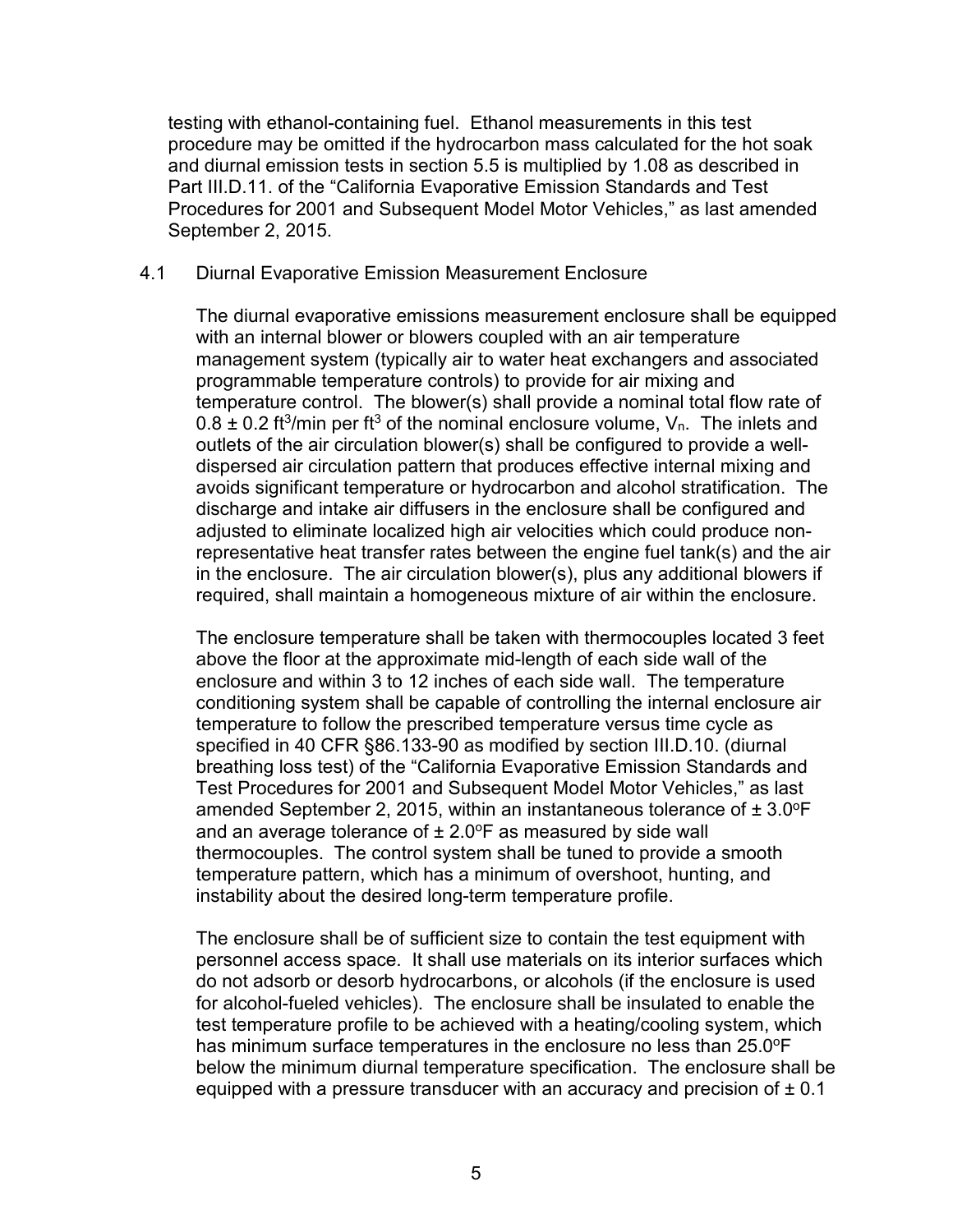inches H2O. The enclosure shall be constructed with a minimum number of seams and joints, which provide potential leakage paths. Particular attention shall be given to sealing and gasketing of such seams and joints to prevent leakage.

The enclosure shall be equipped with features, which provide for the effective enclosure volume to expand and contract in response to both the temperature changes of the air mass in the enclosure, and any fluctuations in the ambient barometric pressure during the duration of the test. Either a variable volume enclosure or a fixed volume enclosure may be used for diurnal emission testing.

A variable volume enclosure shall have the capability of latching or otherwise constraining the enclosed volume to a known, fixed value,  $V_n$ . The  $V_n$  shall be determined by measuring all pertinent dimensions of the enclosure in its latched configuration, including internal fixtures, based on a temperature of 84°F, to an accuracy of  $\pm$  1/8 inch (0.5 cm) and calculating the net  $V_n$  to the nearest 1 ft<sup>3</sup>. In addition,  $V_n$  shall be measured based on a temperature of  $65^{\circ}$ F and 105 $^{\circ}$ F. The latching system shall provide a fixed volume with an accuracy and repeatability of  $0.005xV<sub>n</sub>$ . Two potential means of providing the volume accommodation capabilities are; a moveable ceiling which is joined to the enclosure walls with a flexure, or a flexible bag or bags of Tedlar or other suitable materials, which are installed in the enclosure and provided with flowpaths which communicate with the ambient air outside the enclosure. By moving air into and out of the bag(s), the contained volume can be adjusted dynamically. The total enclosure volume accommodation shall be sufficient to balance the volume changes produced by the difference between the extreme enclosure temperatures and the ambient laboratory temperature with the addition of a superimposed barometric pressure change of 0.8 in. Hg. A minimum total volume accommodation range of  $\pm$  0.07xV<sub>n</sub> shall be used. The action of the enclosure volume accommodation system shall limit the differential between the enclosure internal pressure and the external ambient barometric pressure to a maximum value of  $\pm$  2.0 inches H<sub>2</sub>O.

The fixed volume enclosure shall be constructed with rigid panels that maintain a fixed enclosure volume, which shall be referred to as  $V_n$ .  $V_n$  shall be determined by measuring all pertinent dimensions of the enclosure including internal fixtures to an accuracy of  $\pm$  1/8 inch (0.5 cm) and calculating the net  $V_n$  to the nearest 1 ft<sup>3</sup>. The enclosure shall be equipped with an outlet flow stream that withdraws air at a low, constant rate and provides makeup air as needed, or by reversing the flow of air into and out of the enclosure in response to rising or falling temperatures. If inlet air is added continuously throughout the test, it must be filtered with activated carbon to provide a relatively constant hydrocarbon and alcohol level. Any method of volume accommodation shall maintain the differential between the enclosure internal pressure and the barometric pressure to a maximum value of ±2.0 inches of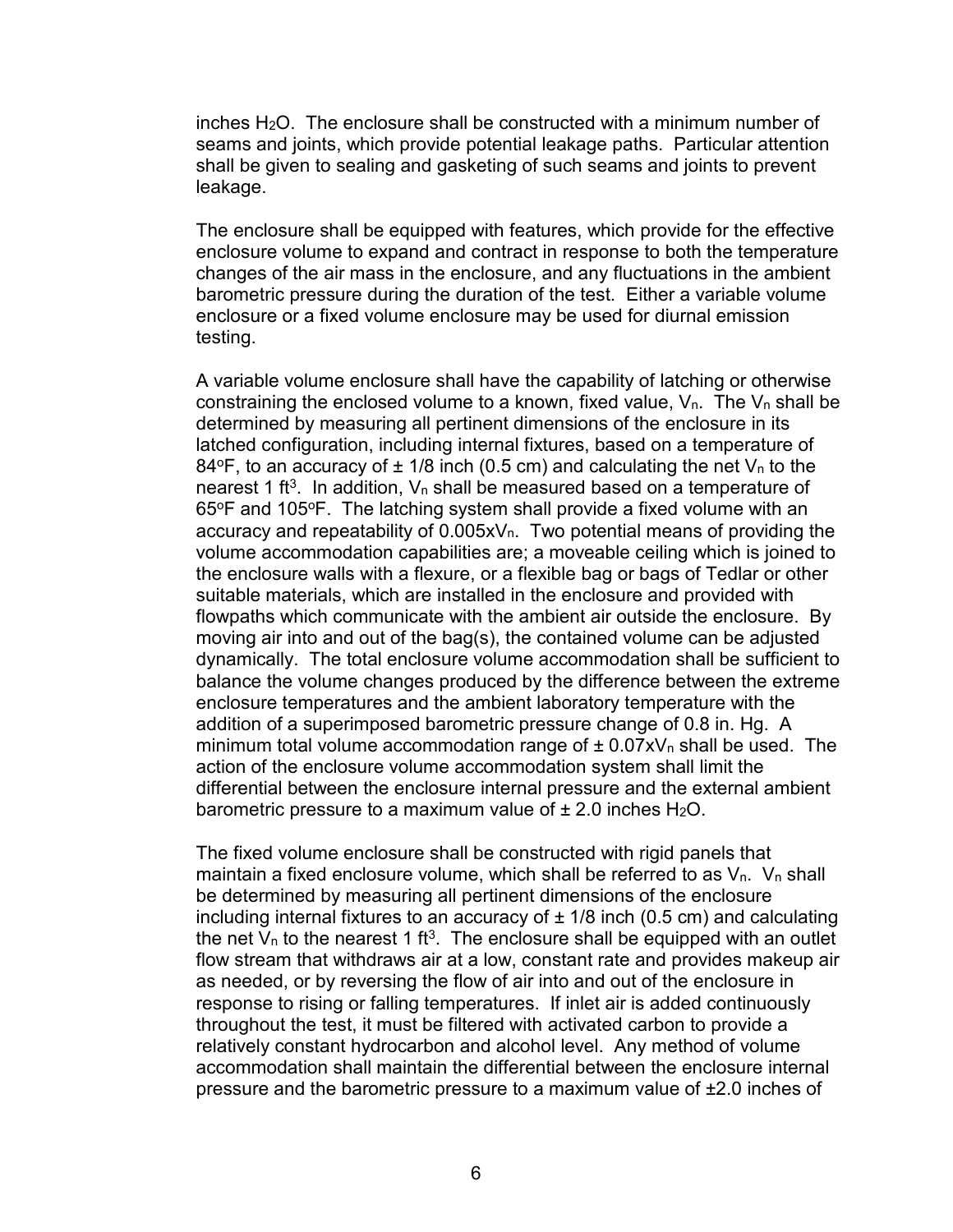water. The equipment shall be capable of measuring the mass of hydrocarbon, and alcohol (if the enclosure is used for alcohol-fueled equipment) in the inlet and outlet flow streams with a resolution of 0.01 gram. A bag sampling system may be used to collect a proportional sample of the air withdrawn from and admitted to the enclosure. Alternatively, the inlet and outlet flow streams may be continuously analyzed using an on-line Flame Ionization Detector (FID) analyzer and integrated with the flow measurements to provide a continuous record of the mass hydrocarbon and alcohol removal.

An online computer system or strip chart recorder shall be used to record the following parameters during the diurnal evaporative emissions test sequence:

- Enclosure internal air temperature
- Diurnal ambient air temperature specified profile as defined in 40 CFR §86.133-90 as modified in section III.D.10 of the "California Evaporative Emission Standards and Test Procedures for 2001 and Subsequent Model Motor Vehicles," as last amended September 2, 2015, (diurnal breathing loss test).
- Enclosure internal pressure
- Enclosure temperature control system surface temperature(s)
- FID output voltage recording the following parameters for each sample analysis:
	- zero gas and span gas adjustments
	- zero gas reading
	- enclosure sample reading
	- zero gas and span gas readings

The data recording system shall have a time resolution of 30 seconds and shall provide a permanent record in either magnetic, electronic or paper media of the above parameters for the duration of the test.

Other equipment configurations may be used if approved in advance by the Executive Officer. The Executive Officer shall approve alternative equipment configurations if the manufacturer demonstrates that the equipment will yield test results equivalent to those resulting from use of the specified equipment.

#### 4.2 Calibrations

Evaporative emission enclosure calibrations are specified in 40 CFR §86.117- 90. Amend 40 CFR §86.117-90 to include an additional subsection 1.1, to read:

The diurnal evaporative emission measurement enclosure calibration consists of the following parts: initial and periodic determination of enclosure background emissions, initial determination of enclosure volume, and periodic hydrocarbon (HC) and ethanol retention check and calibration. Calibration for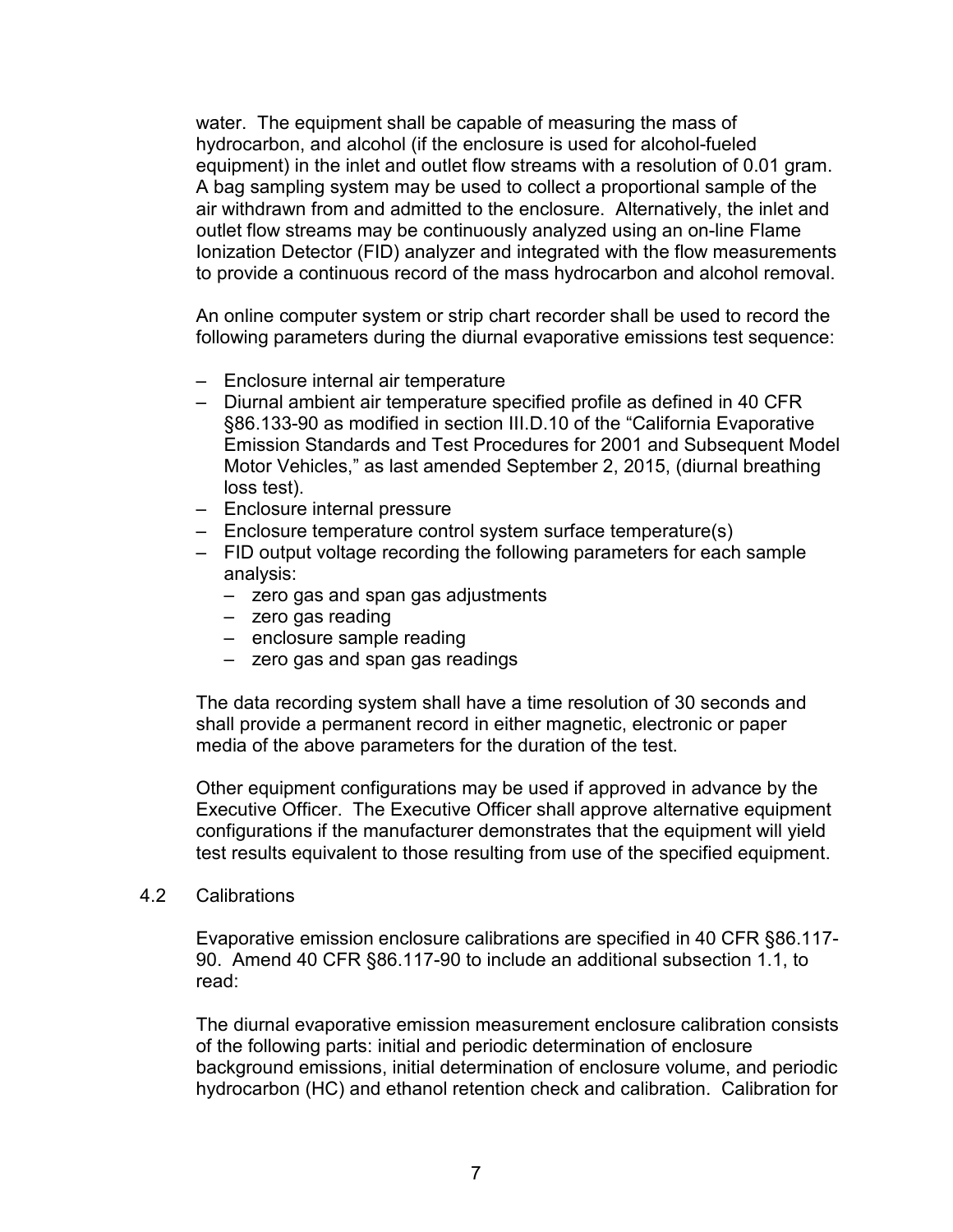HC and ethanol may be conducted in the same test run or in sequential test runs.

- 4.2.1 The initial and periodic determination of enclosure background emissions shall be conducted according to the procedures specified in §86.117-90(a)(1) through (a)(6). The enclosure shall be maintained at a nominal temperature of 105.0°F throughout the four-hour period. Variable volume enclosures may be operated either in the latched volume configuration, or with the variable volume feature active. Fixed volume enclosures shall be operated with inlet and outlet flow streams closed. The allowable enclosure background emissions of HC and/or ethanol as calculated according to 40 CFR §86.117-90(a)(7) shall not be greater than 0.05 grams in 4 hours. The enclosure may be sealed and the mixing fan operated for a period of up to 12 hours before the initial HC concentration reading  $(C_{HCi})$  and the initial ethanol concentration reading (C $\rm{c_{2^{H_5OH_i}}}$ ) is taken and the four-hour background measurement period begins.
- 4.2.2 The initial determination of enclosure internal volume shall be performed according to the procedures specified in section III.A.1.3. of the "California Evaporative Emission Standards and Test Procedures for 2001 and Subsequent Model Motor Vehicles," as last amended September 2, 2015. If the enclosure will be used for hot soak determination, the determination of enclosure internal volume shall also be performed based on 105°F.
- 4.2.3 The HC and ethanol measurement and retention checks shall evaluate the accuracy of enclosure HC and ethanol mass measurements and the ability of the enclosure to retain trapped HC and ethanol. The check shall be conducted over a 24-hour period with all of the normally functioning subsystems of the enclosure active. A known mass of propane and/or ethanol shall be injected into the enclosure and an initial enclosure mass measurement(s) shall be made. The enclosure shall be subjected to the temperature cycling specified in section III.D.10.3.7 of the "California Evaporative Emission Standards and Test Procedures for 2001 and Subsequent Model Motor Vehicles," as last amended September 2, 2015, (revising 40 CFR §86.133-90(l)) for a 24-hour period. The temperature cycle shall begin at 105°F (hour 11) and continue according to the schedule until a full 24-hour cycle is completed. A final enclosure mass measurement(s) shall be made. The following procedure shall be performed prior to the introduction of the enclosure into service and following any modifications or repairs to the enclosure that may impact the integrity of this enclosure; otherwise, the following procedure shall be performed on a monthly basis. (If six consecutive monthly retention checks are successfully completed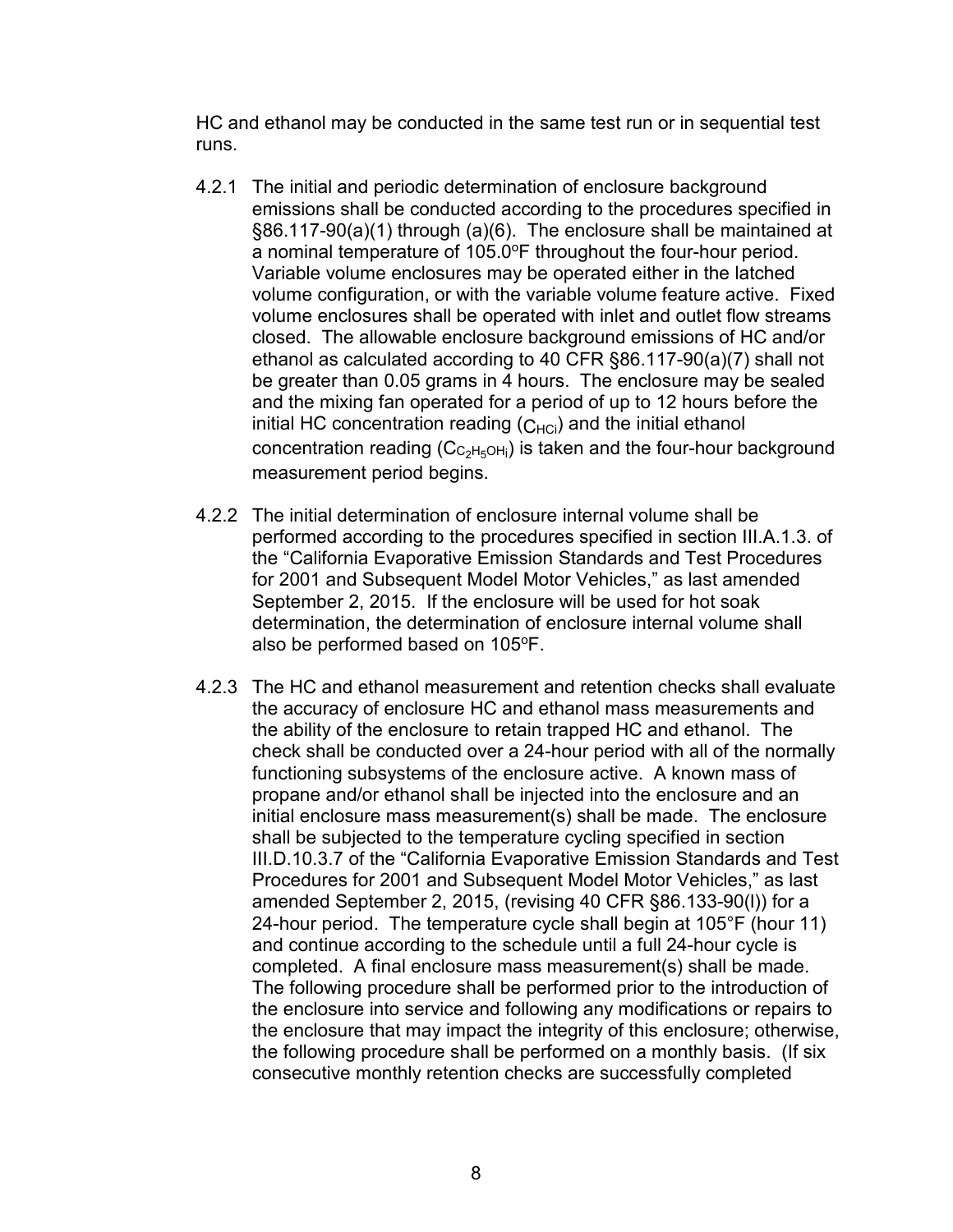without corrective action, the following procedure may be determined quarterly thereafter as long as no corrective action is required.)

- (A) Zero and span the HC analyzer.
- (B) Purge the enclosure with atmospheric air until a stable enclosure HC level is attained.
- (C) Turn on the enclosure air mixing and temperature control system and adjust it for an initial temperature of  $105.0^{\circ}$ F and a programmed temperature profile covering one diurnal cycle over a 24 hour period according to the profile specified in section III.D.10.3.7. Of the "California Evaporative Emission Standards and Test Procedures for 2001 and Subsequent Model Motor Vehicles," as last amended September 2, 2015, (revising 40 CFR §86.133-90). Close the enclosure door. On variable volume enclosures, latch the enclosure to the enclosure volume measured at 105°F. On fixed volume enclosures, close the outlet and inlet flow streams.
- (D) When the enclosure temperature stabilizes at  $105.0^{\circ}F \pm 3.0^{\circ}F$ seal the enclosure; measure the enclosure background HC concentration (C<sub>HCe1</sub>) and/or background ethanol concentration  $(C_{C_2H_5OH1})$  and the temperature  $(T_1)$ , and pressure  $(P_1)$  in the enclosure.
- (E) Inject into the enclosure a known quantity of propane between 0.50 to 1.00 grams and/or a known quantity of ethanol in gaseous form between 0.50 to 1.00 grams. The injection method shall use a critical flow orifice to meter the propane and/or ethanol at a measured temperature and pressure for a measured time period. Techniques that provide an accuracy and precision of  $\pm$  0.5 percent of the injected mass are also acceptable. Allow the enclosure internal HC and/or ethanol concentration to mix and stabilize for up to 300 seconds. Measure the enclosure HC concentration  $(C_{HCe2})$  and/or the enclosure ethanol concentration ( $\rm{Cc_{2}H_{5}OH2}$ ). For fixed volume enclosures, measure the temperature  $(T_2)$  and pressure in the enclosure  $(P_2)$ . On variable volume enclosures, unlatch the enclosure. On fixed volume enclosures, open the outlet and inlet flow streams. Start the temperature cycling function of the enclosure air mixing and temperature control system. These steps shall be completed within 900 seconds of sealing the enclosure.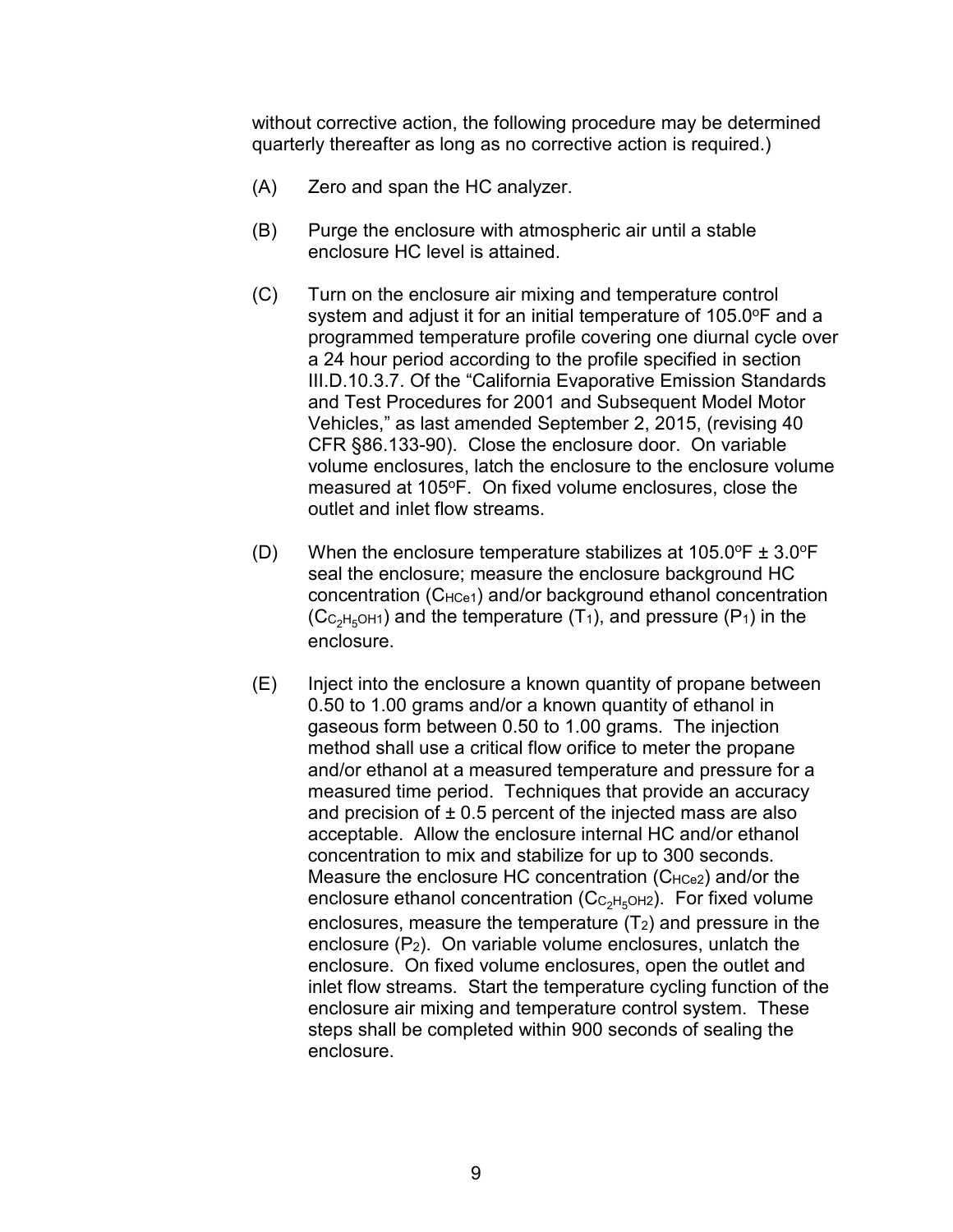(F) For fixed volume enclosures, calculate the initial recovered HC mass (M<sub>HCe1</sub>) according to the following formula:

 $M_{HCe1} = (3.05 \times V \times 10^{-4} \times [P_2 (C_{HCe2} - rC_{C_2H_5OH2})/T_2 - P_1 (C_{HCe1} - rC_{C_2H_5OH1})/T_1])$ 

Where:

V is the enclosure volume at  $105^{\circ}F$  (ft<sup>3</sup>)  $P_1$  is the enclosure initial pressure (inches Hg absolute) P2 is the enclosure final pressure (inches Hg absolute) C<sub>HCen</sub> is the enclosure HC concentration at event n (ppm C)

 $C_{C_2H_5OHn}$  is the enclosure ethanol concentration calculated according to 40 CFR  $\S 86.117-90$  (d)(2)(iii) at event n (ppm C) r is the FID response factor to ethanol  $T_1$  is the enclosure initial temperature ( $\textdegree$ R)  $T_2$  is the enclosure final temperature ( $\overline{P}$ )

For variable volume enclosures, calculate the initial recovered HC mass and initial recovered ethanol mass according to the equations used above except that  $P_2$  and  $T_2$  shall equal  $P_1$  and  $T_{1.}$ 

Calculate the initial recovered ethanol mass  $(M_{C_2H_5OH1})$ according to 40 CFR §86.117-96(d)(1), as amended March 24, 1993.

If the recovered HC mass agrees with the injected mass within 2.0 percent and/or the recovered ethanol mass agrees with the injected mass within 6.0 percent, continue the test for the 24 hour temperature cycling period. If the recovered mass differs from the injected mass by greater than the acceptable percentage(s) for HC and/or ethanol, repeat the enclosure concentration measurement in step (E) and recalculate the initial recovered HC mass  $(M<sub>HCe1</sub>)$  and/or ethanol mass  $(M_{C_2H_5OH1})$ . If the recovered mass based on the latest concentration measurement agrees within the acceptable percentage(s) of the injected mass, continue the test for the 24 hour temperature cycling period and substitute this second enclosure concentration measurement for  $C_{HC}$  and/or  $C_{C_2H_5OH2}$ in all subsequent calculations. In order to be a valid calibration, the final measurement of  $C_{HCe2}$  and  $C_{C_2H_5OH2}$  shall be completed within the 900-second time limit outlined above. If the discrepancy persists, the test shall be terminated and the cause of the difference determined, followed by the correction of the problems(s) and the restart of the test.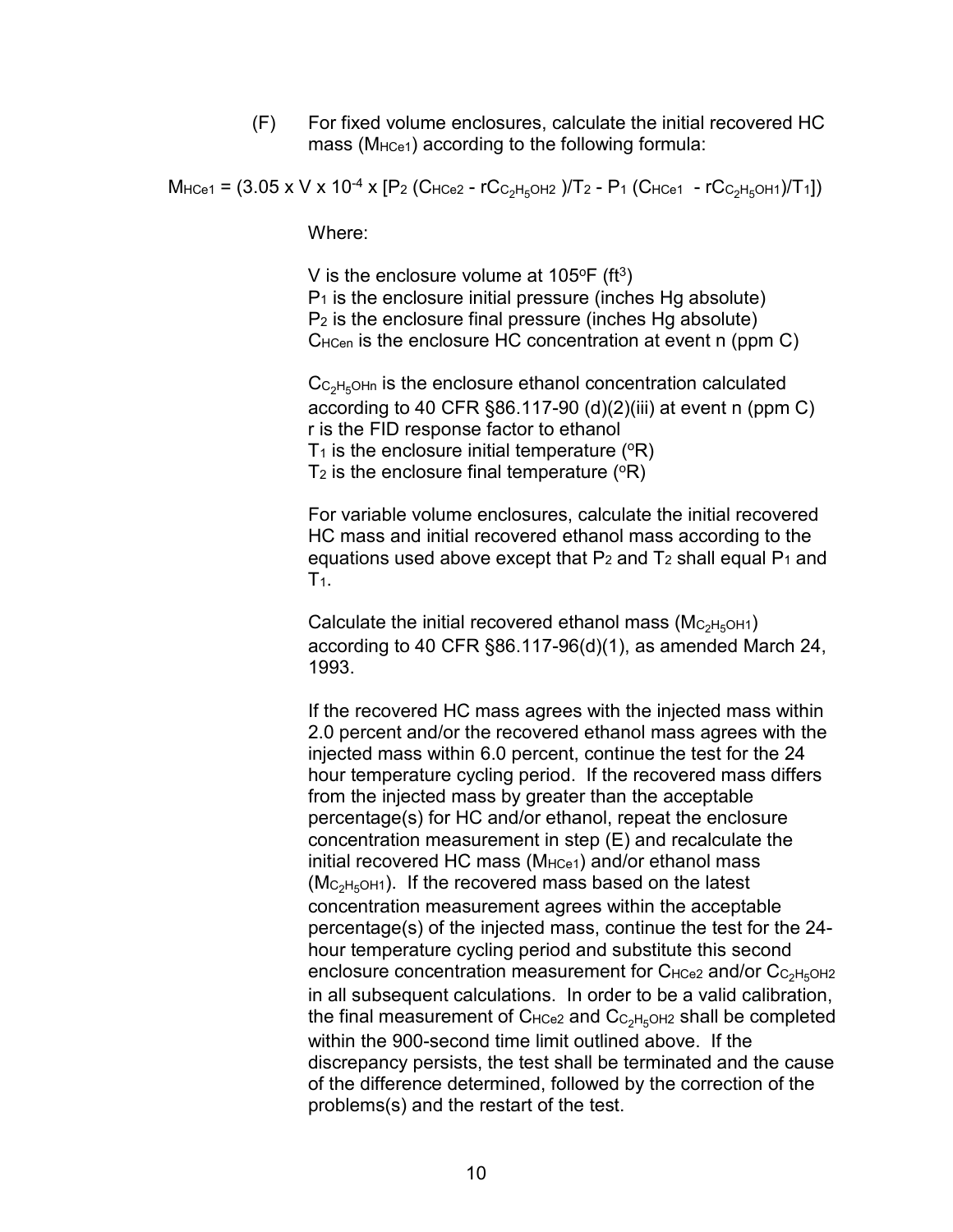(G) At the completion of the 24-hour temperature cycling period, measure the final enclosure HC concentration  $(C_{HCe3})$  and/or the final enclosure ethanol concentration  $(C_{C_2H_5OH3})$ . For fixedvolume enclosures, measure the final pressure  $(P_3)$  and final temperature  $(T_3)$  in the enclosure.

For fixed volume enclosures, calculate the final recovered HC mass (M<sub>HCe2</sub>) as follows:

 $M_{\text{HCe2}} = [3.05 \times V \times 10^{-4} \times (P_3 (C_{\text{HCe3}} - rC_{C_2H_5\text{OH3}})/T_3 - P_1 (C_{\text{HCe1}} - rC_{C_2H_5\text{OH1}})/T_1)] +$ MHC.out - MHC, in

Where:

V is the enclosure volume at  $105^{\circ}F$  (ft<sup>3</sup>)  $P_1$  is the enclosure initial pressure (inches Hg absolute) P3 is the enclosure final pressure (inches Hg absolute) CHCe3 is the enclosure HC concentration at the end of the 24 hour temperature cycling period (ppm C)  $C_{C_2H_5OH3}$  is the enclosure ethanol concentration at the end of the 24-hour temperature cycling period, calculated according to 40 CFR §86.117-90 (d)(2)(iii) (ppm C) r is the FID response factor to ethanol  $T_1$  is the enclosure initial temperature ( $\textdegree$ R)  $T_3$  is the enclosure final temperature ( $\textdegree$ R) M<sub>HC,out</sub> is mass of HC exiting the enclosure, (grams)  $M_{HC,in}$  is mass of HC entering the enclosure, (grams)

For variable volume enclosures, calculate the final recovered HC mass and final recovered ethanol mass according to the equations used above except that  $P_3$  and  $T_3$  shall equal  $P_1$  and  $T_1$ , and  $M_{HC, out}$  and  $M_{HC,in}$  shall equal zero.

Calculate the final recovered ethanol mass ( $\rm M_{\rm C_2H_5OH2}$ ) according to 40 CFR §86.117-96(d)(1), as amended March 24, 1993.

(H) If the calculated final recovered HC mass for the enclosures is not within 3 percent of the initial enclosure mass, or if the calculated final recovered ethanol mass for the enclosures is not within 6 percent of the initial enclosure mass, then action shall be required to correct the error to the acceptable level.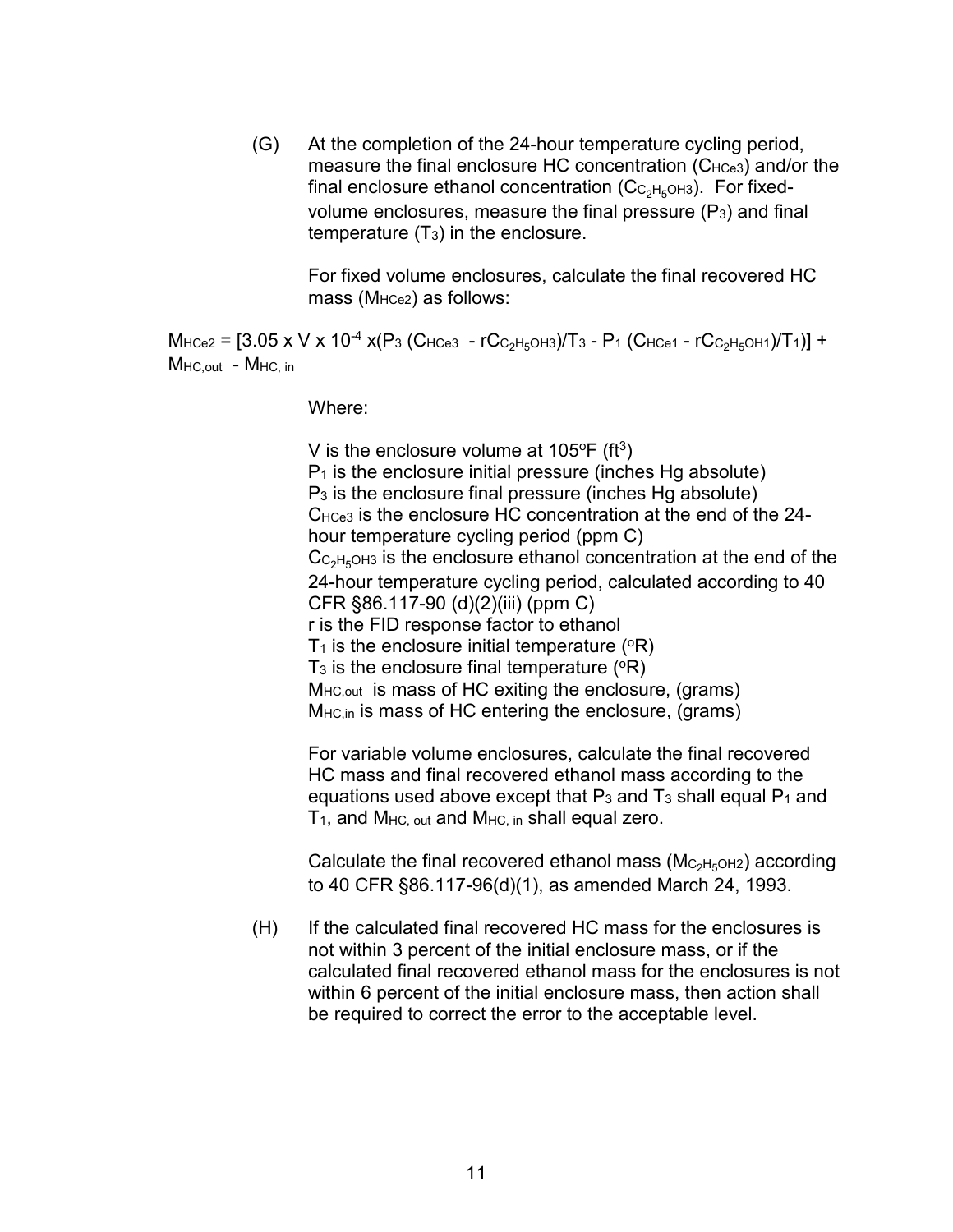### **5. TEST PROCEDURE**

The test sequence is shown graphically in Figure 1. The temperatures monitored during testing shall be representative of those experienced by the equipment. The equipment shall be approximately level during all phases of the test sequence to prevent abnormal fuel distribution. The temperature tolerance of a soak period may be waived for up to 10 minutes to allow purging of the enclosure or transporting the equipment into the enclosure.

<span id="page-13-0"></span>The 24-hour diurnal test sequence is shown in Figure 1.





5.1 Evaporative Emission Control System Preconditioning

The purpose of the preconditioning period is to introduce gasoline into the evaporative emission control system and precondition all evaporative emission control system components. Precondition the evaporative emission control system by filling the fuel tank to its nominal capacity with fresh test fuel as specified in Section 6 of this procedure. After filling the tank, start the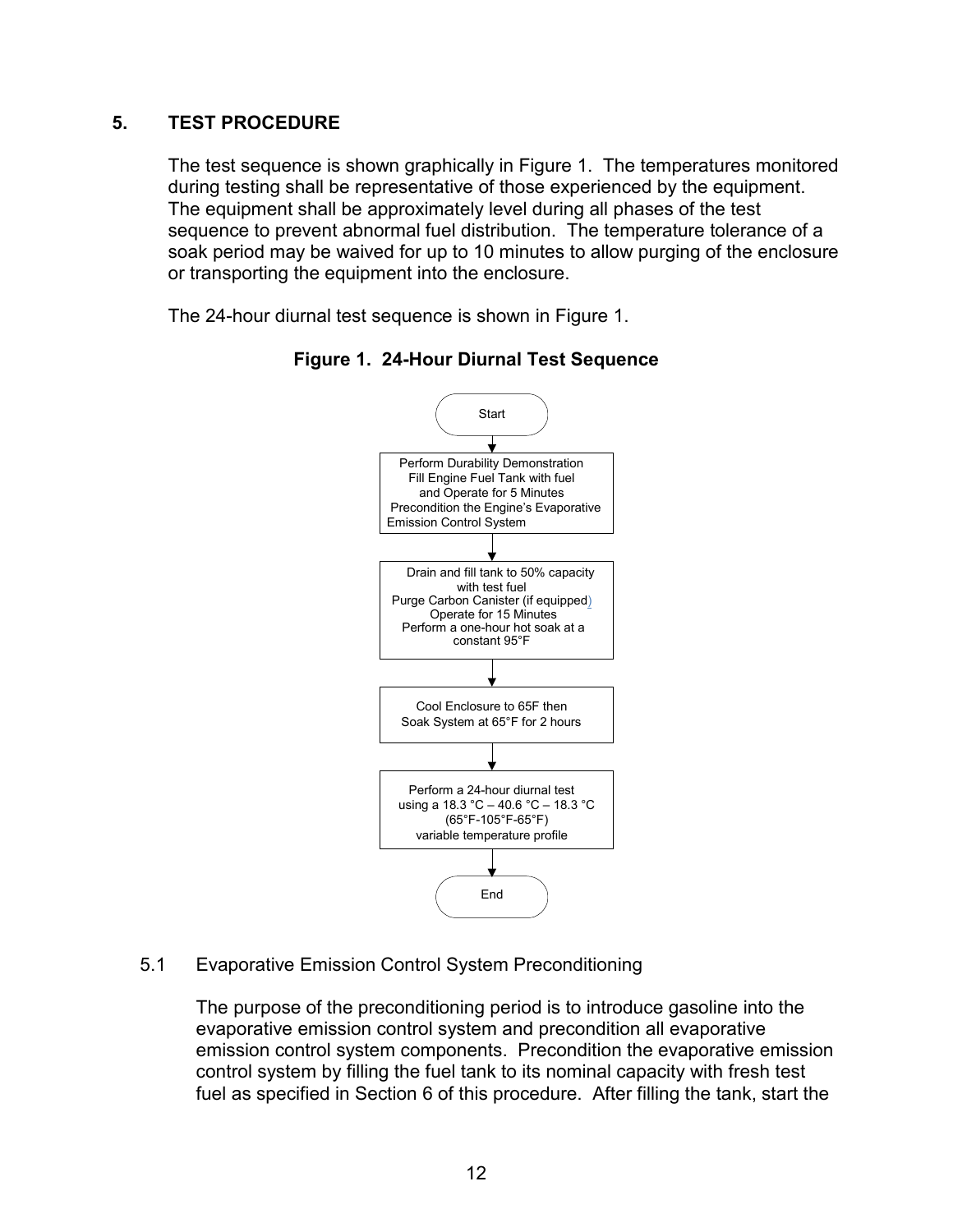engine and allow it to run at maximum governed speed (unloaded or blade load) for approximately five minutes. Stop the engine and add fuel to fill the fuel tank to its nominal capacity. Soak the evaporative emission control system at 30  $\pm$  10 °C for not less than 140 days. As an alternative, accelerated preconditioning of the evaporative emission control system can be accomplished by soaking at an elevated temperature. Data documenting that the diurnal emissions will not increase with further preconditioning must be provided for tanks soaked less than 140 days. The period of slosh testing and ultraviolet radiation exposure may be considered part of the preconditioning period provided the ambient temperature remains within the specified temperature range and each fuel tank is at least 50 percent full; fuel may be added or replaced as needed to conduct the specified durability tests.

#### 5.2 Refueling and Hot Soak

Following the preconditioning period, drain the fuel tank and refill to 50 percent of its nominal capacity with test fuel. For evaporative emission control systems that use a carbon canister, the canister must be purged following the preconditioning period but prior to initiating the hot soak test. Purging consists of drawing 400 bed volumes of nitrogen or dry air through the canister at the canister manufacturer's recommended purge rate. Operate the engine at its maximum governed speed for fifteen minutes. Immediately place the engine in the SHED enclosure preheated to 35 °C. Perform a one-hour hot soak at a constant 35 °C.

#### 5.3 Forced Cooling

After the hot soak test, purge the enclosure to reduce the hydrocarbon concentration to background levels. Cool the enclosure to attain a wall temperature of 18.3 °C. After cooling the enclosure to 18.3 °C, soak the engine in the enclosure for two hours at 18.3 °C.

### 5.4 24-Hour Diurnal Test

Immediately after soaking for two hours at 18.3 °C, purge the enclosure to reduce the hydrocarbon concentration to background levels and perform a 24-hour diurnal test using the temperature profile shown in Table 5-1.

| Hour          | 0     |      |      | 3    | 4    | 5    | 6    |      | 8     | 9     | 10    | 11    | 12    |
|---------------|-------|------|------|------|------|------|------|------|-------|-------|-------|-------|-------|
| $(^{\circ}C)$ | 18.3  | 19.2 | 22.6 | 26.8 | 30.1 | 32.6 | 34.8 | 36.7 | 38.4  | 39.7  | 40.5  | 40.6  | 40.1  |
| $(^{\circ}F)$ | 65.0  | 66.6 | 72.6 | 80.3 | 86.1 | 90.6 | 94.6 | 98.1 | 101.2 | 103.4 | 104.9 | 105.0 | 104.2 |
| Hour          | 13    | 14   | 15   | 16   | 17   | 18   | 19   | 20   | 21    | 22    | 23    | 24    | $- -$ |
| $(^{\circ}C)$ | 38.4  | 35.2 | 31.6 | 29.1 | 27.1 | 25.4 | 24.1 | 22.2 | 21.1  | 20.1  | 19.2  | 18.3  |       |
| $(^{\circ}F)$ | 101.1 | 95.3 | 88.8 | 84.4 | 80.8 | 77.8 | 75.3 | 72.0 | 70.0  | 68.2  | 66.5  | 65.0  | --    |

|  |  | <b>Table 5-1. Diurnal Temperature Profile</b> |  |
|--|--|-----------------------------------------------|--|
|--|--|-----------------------------------------------|--|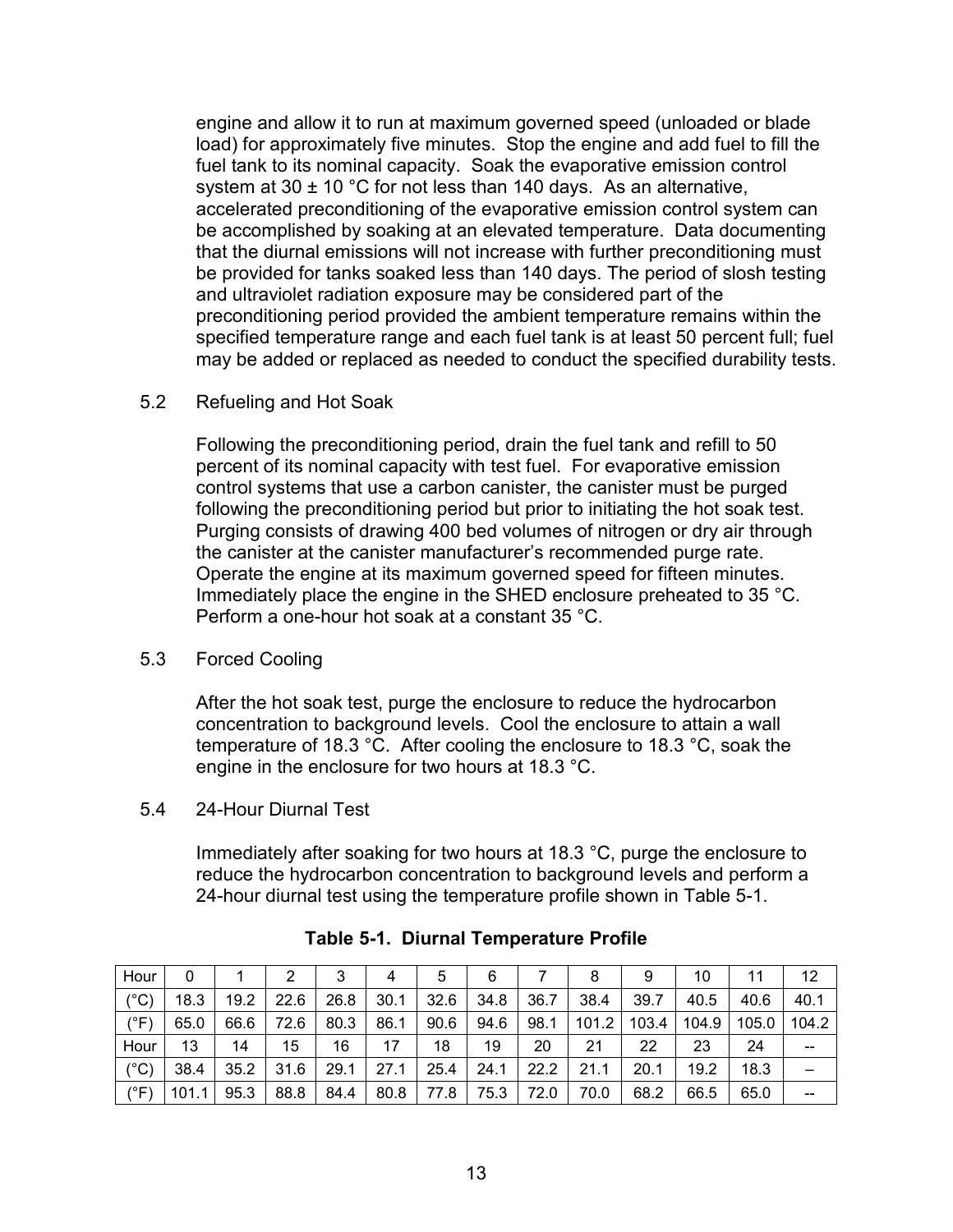#### 5.5 Calculation of Mass of Hot Soak and Diurnal Emissions

The calculation of the mass of the hot soak and diurnal emissions is as specified in Part III.D.11. of the "California Evaporative Emission Standards and Test Procedures for 2001 and Subsequent Model Motor Vehicles," as last amended September 2, 2015, except that the actual volume of the test engine or equipment unit as tested shall be used rather than the volume of 50 ft $3$ specified for a vehicle. The following equation shall be used to calculate ethanol mass:

$$
M_{C_2H_5OH} = (V_n - V_{SORE}) \times [\frac{(C_{S1f} \times AV_{1f}) + (C_{S2f} \times AV_{2f})}{V_{Ef}} - \frac{(C_{S1i} \times AV_{1i}) + (C_{S2i} \times AV_{2i})}{V_{Ei}}] + (M_{C_2H_5OHout} - M_{C_2H_5OHin})
$$

where:

V<sub>SORE</sub> is the volume of the test engine or equipment unit as tested; and

the other terms are as defined in section 11.2 of the "California Evaporative Emission Standards and Test Procedures for 2001 and Subsequent Model Motor Vehicles," as last amended September 2, 2015.

### **6. TEST FUEL**

Testing according to this procedure shall be conducted using 1) LEV III Certification Gasoline as defined in part II, section A.100.3.1.2 of the *California 2015 and Subsequent Model Criteria Pollutant Exhaust Emission Standards and Test Procedures and 2017 and Subsequent Model Greenhouse Gas Exhaust Emission Standards and Test Procedures for Passenger Cars, Light Duty Trucks, and Medium-Duty Vehicles*, as last amended September 2, 2015, or 2) the fuel defined in 40 CFR Part 1065.710(b) for general testing.

The fuel specified in part II, section A.100.3.1.1 of the *California 2015 and Subsequent Model Criteria Pollutant Exhaust Emission Standards and Test Procedures and 2017 and Subsequent Model Greenhouse Gas Exhaust Emission Standards and Test Procedures for Passenger Cars, Light Duty Trucks, and Medium-Duty Vehicles*, as last amended September 2, 2015, may be used as an alternative test fuel to certify fuel tanks for use on engines and equipment through model year 2019.

### **7. ALTERNATIVE TEST PROCEDURES**

Test procedures, other than specified above, such as the use of a mini-SHED to measure diurnal evaporative emissions, shall only be used if prior written approval is obtained from the ARB Executive Officer. In order to secure the ARB Executive Officer's approval of an alternative test procedure, the applicant is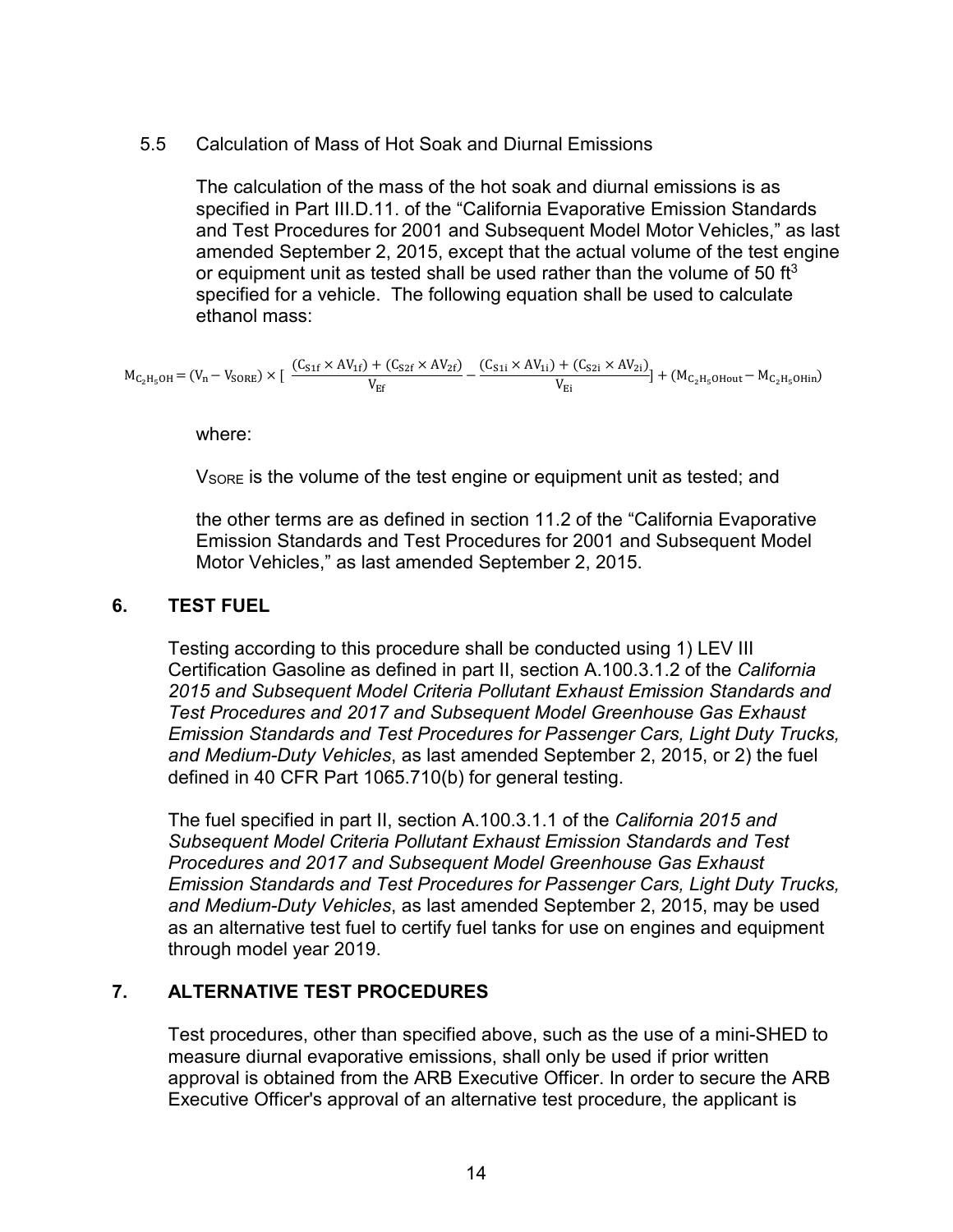responsible for demonstrating to the ARB Executive Officer's satisfaction that the alternative test procedure is equivalent to this test procedure.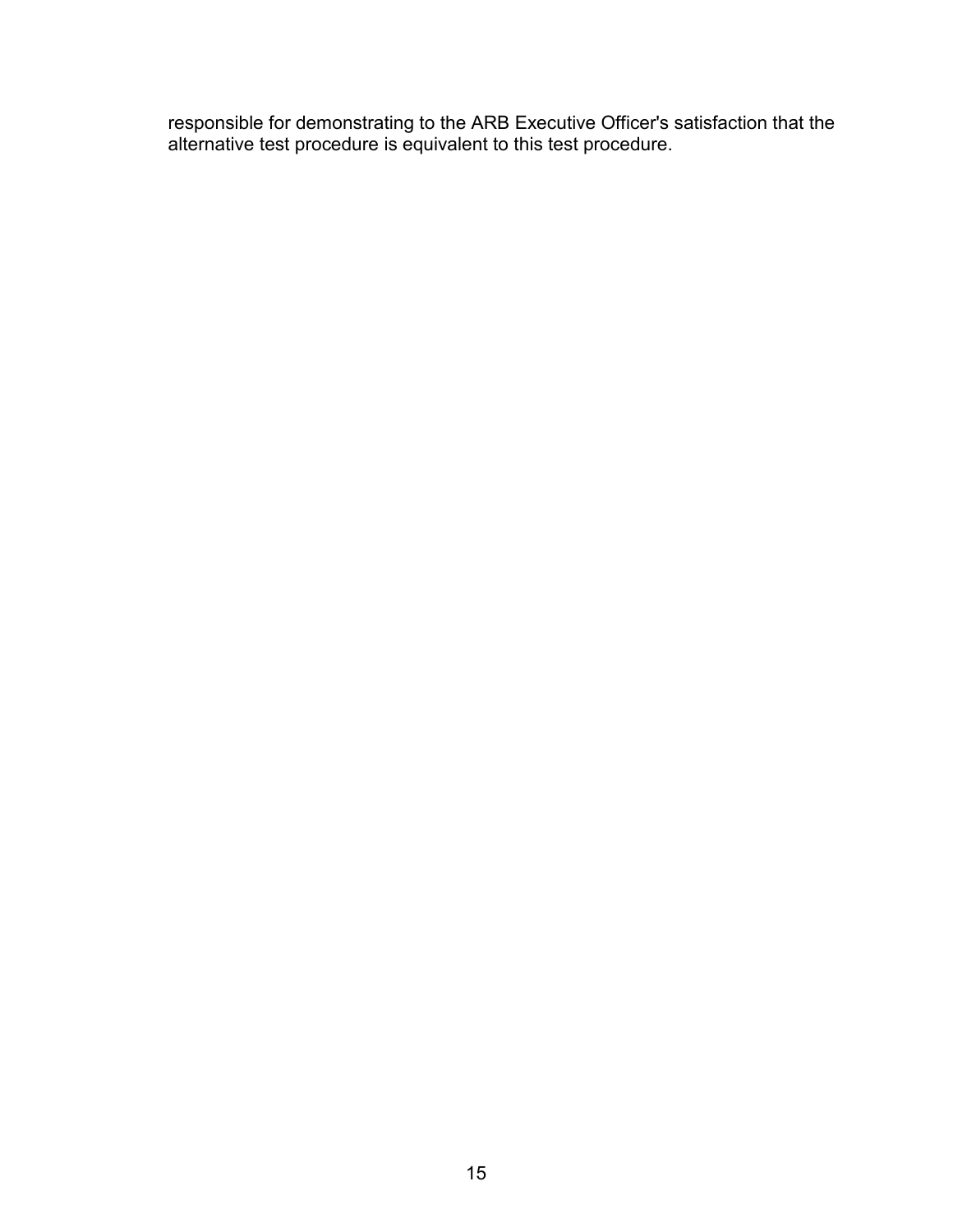## Attachment 1 to TP-902

Procedure for Determining Carbon Canister Performance: Durability Demonstration and Working Capacity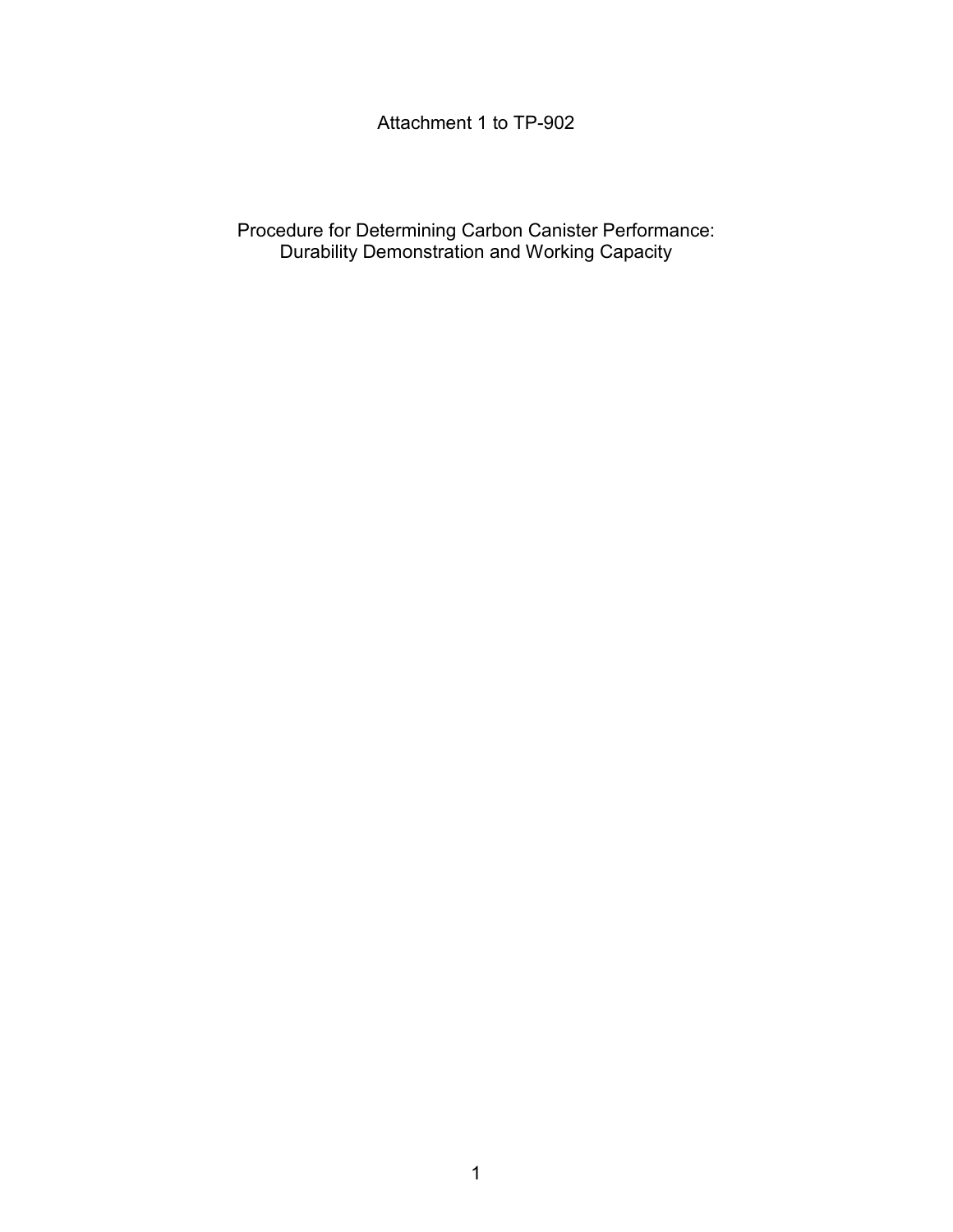### Attachment 1 TABLE OF CONTENTS

|                                                                                    | 3                                                                                                                                                                                                                                                                                           |
|------------------------------------------------------------------------------------|---------------------------------------------------------------------------------------------------------------------------------------------------------------------------------------------------------------------------------------------------------------------------------------------|
| Requirement to Comply with All Other Applicable Codes and<br>Regulations<br>Safety | 3<br>3                                                                                                                                                                                                                                                                                      |
|                                                                                    | 3                                                                                                                                                                                                                                                                                           |
|                                                                                    | $\overline{4}$                                                                                                                                                                                                                                                                              |
|                                                                                    | $\overline{4}$                                                                                                                                                                                                                                                                              |
|                                                                                    | 4                                                                                                                                                                                                                                                                                           |
|                                                                                    | 5                                                                                                                                                                                                                                                                                           |
| Number of Test Cycles<br><b>Canister Purge</b>                                     | 5<br>5                                                                                                                                                                                                                                                                                      |
| Measurement<br><b>Canister Load</b>                                                | 5<br>5                                                                                                                                                                                                                                                                                      |
|                                                                                    | 6                                                                                                                                                                                                                                                                                           |
|                                                                                    | 6                                                                                                                                                                                                                                                                                           |
|                                                                                    | 6                                                                                                                                                                                                                                                                                           |
| $\mathbf{1}$<br>1.1<br>1.2<br>5<br>6.1<br>6.2<br>6.4<br>6.5<br>7 <sup>7</sup>      | <b>APPLICABILITY</b><br>2 PRINCIPLE AND SUMMARY OF TEST PROCEDURE<br><b>BIASES AND INTERFERENCES</b><br>4 SENSITIVITY AND RANGE<br><b>EQUIPMENT CALIBRATIONS</b><br>CARBON CANISTER WORKING CAPACITY DETERMINATION<br><b>CALCULATING RESULTS</b><br><b>RECORDING DATA</b><br><b>FIGURES</b> |

# LIST OF FIGURES

| Figure 1 |  | $\overline{\phantom{a}}$ |
|----------|--|--------------------------|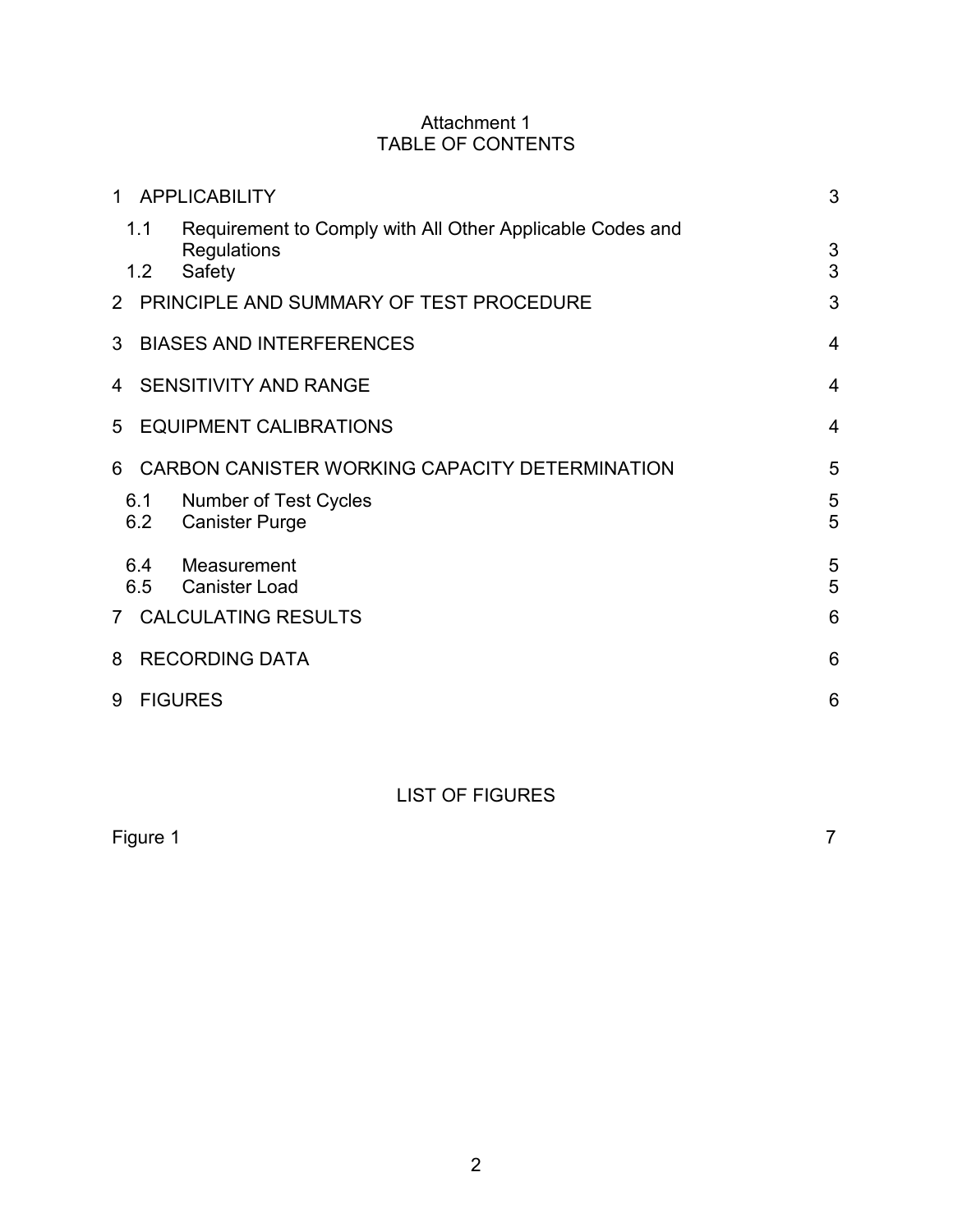Small Off-Road Engine Evaporative Emissions Test Procedure

Attachment 1

Procedure for Determining Carbon Canister Performance: Durability Demonstration and Working Capacity

A set of definitions common to all Certification and Test Procedures is in title 13, California Code of Regulations, section 2752 et seq.

For the purpose of this procedure, the term "ARB" refers to the California Air Resources Board, and the term "Executive Officer" refers to the ARB Executive Officer, or his or her authorized representative or designate.

### <span id="page-19-0"></span>1 APPLICABILITY

This Test Procedure is used by the Air Resources Board to determine the performance of carbon canisters used to control evaporative emissions from equipment that use spark-ignited small off-road engines. Small off-road engines are defined in title 13, Cal. Code Regs., section 2401 et seq. This Test Procedure is proposed pursuant to Section 43824 of the California Health and Safety Code (CH&SC) and is applicable in all cases where small off-road engines are sold, supplied, offered for sale, or manufactured for use in the State of California.

<span id="page-19-1"></span>1.1 Requirement to Comply with All Other Applicable Codes and Regulations

Certification of an evaporative emission control component, technology, or system by the Executive Officer does not exempt the same from compliance with other applicable codes and regulations such as state and federal safety codes and regulations.

### <span id="page-19-2"></span>1.2 Safety

This test procedure involves the use of flammable materials and shall only be used by or under the supervision of those familiar and experienced in the use of such materials. Appropriate safety precautions shall be observed at all times while performing this test procedure.

### <span id="page-19-3"></span>2 PRINCIPLE AND SUMMARY OF TEST PROCEDURE

This test procedure is designed to provide consistent methods to evaluate the durability and working capacity of carbon canisters utilized on small off-road engines.

Working capacity is a defining parameter expressing the mass of total organic material hydrocarbon equivalent that can be stored in the canister under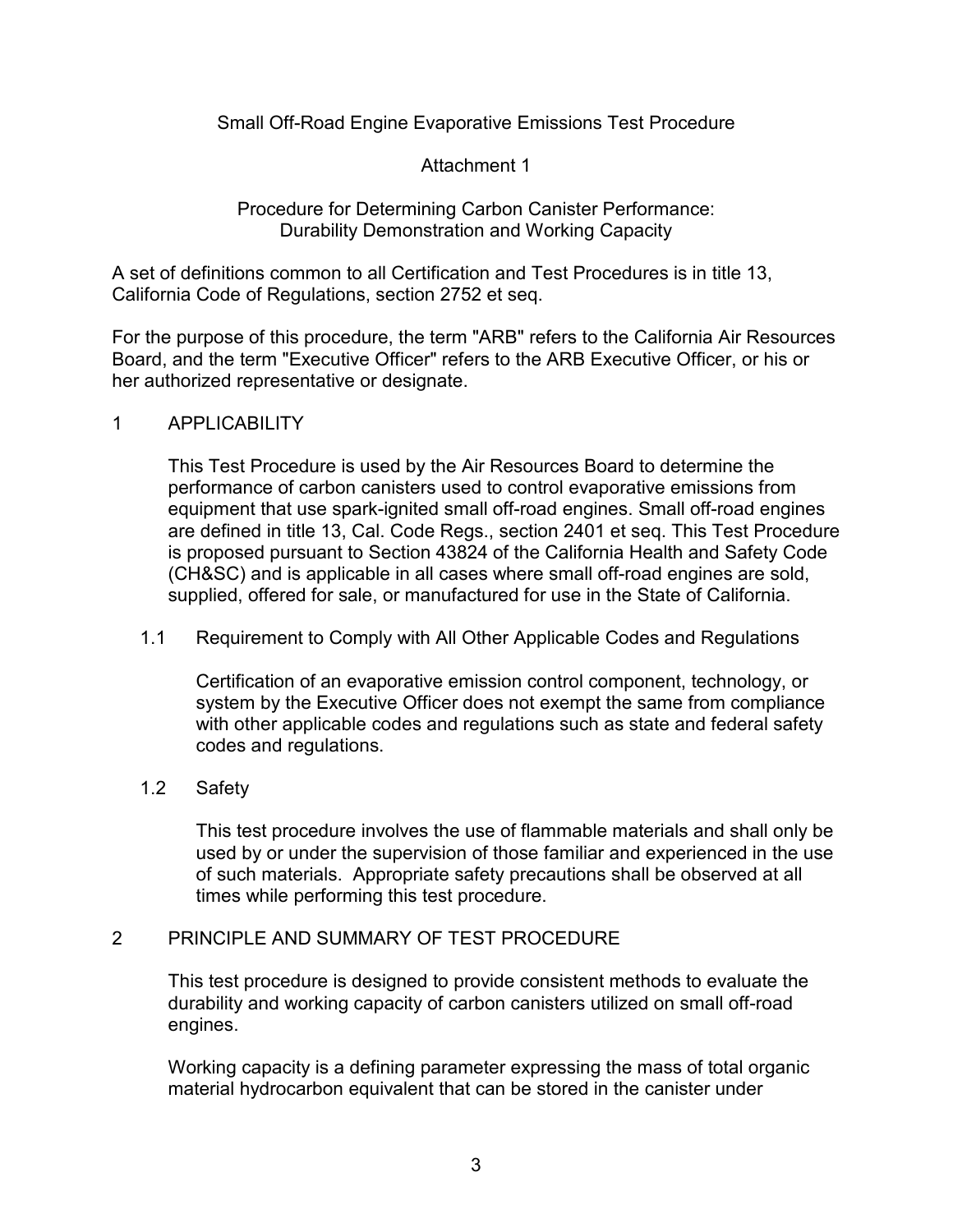controlled conditions. The canister's working capacity is established by repeated canister loading and purging. This procedure involves a cycle that includes a 400 bed volume purge, a 5 minute pause, and then loading the canister with butane mixed 50/50 by volume with air or nitrogen to a measured breakthrough.

#### <span id="page-20-0"></span>3 BIASES AND INTERFERENCES

To accurately quantify the working capacity the complete test system must be leak tight. Loose fittings and connectors may result in leaks that can significantly affect working capacity determinations.

Care shall be taken to minimize or limit the humidity of the air or nitrogen used to purge the canister. Humid purge air can bias canister desorption weight measurements. Dessicants, or other suitable dehumidification methods, must be used to control the humidity of the purge air.

#### <span id="page-20-1"></span>4 SENSITIVITY AND RANGE

For mass measurements greater than 1000 grams, the minimum sensitivity of the balance shall be 0.01 grams. For mass measurements less than or equal to 1000 grams, the minimum sensitivity of the balance shall be 0.001 grams.

#### <span id="page-20-2"></span>5 EQUIPMENT CALIBRATIONS

Mass flow meters must undergo an annual multiple point calibration with a primary standard. A plot of the rate measured by the flow meter versus the true flow rate shall have a coefficient of determination,  $R^2$ , of 0.99 or greater.

The balance shall be calibrated by an independent organization using National Institute of Standards and Technology (NIST)-traceable mass standards annually. The accuracy of the balance shall be checked using NIST-traceable mass standards prior to and following mass measurements (25 measurements maximum). At minimum, the accuracy shall be checked at approximately 80% percent, 100%percent, and 120% percent of the canister's expected test mass. If the measured mass of any of the NIST-traceable mass standards drifts more than  $\pm$  0.02 grams for a balance with 0.01 gram sensitivity or  $\pm$  0.002 grams for a balance with 0.001 gram sensitivity between initial and final measurements, the balance shall be re-calibrated or a different balance that is within specification shall be used. The NIST-traceable mass standards shall be calibrated annually by an independent organization.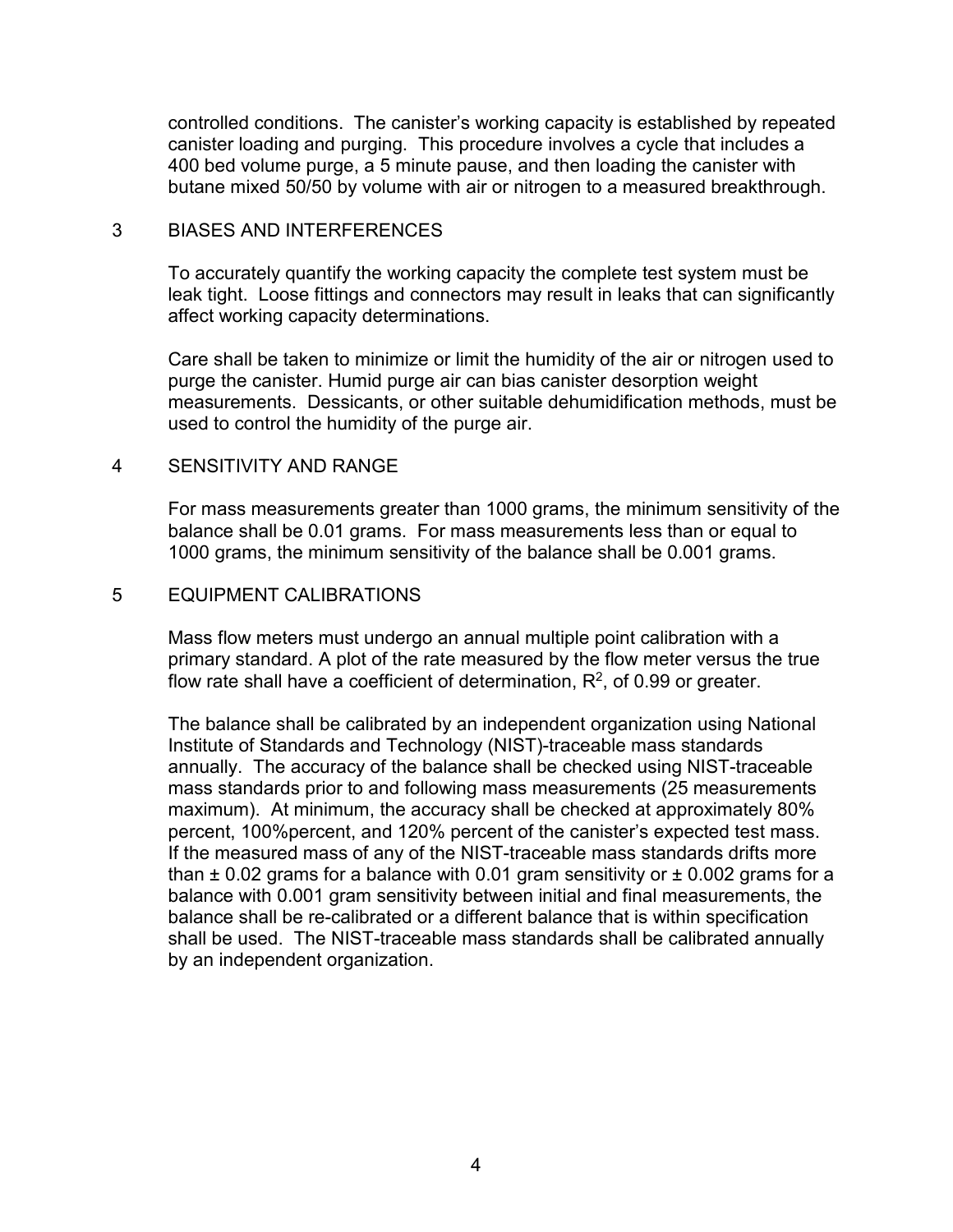### <span id="page-21-0"></span>6 CARBON CANISTER WORKING CAPACITY DETERMINATION

#### <span id="page-21-1"></span>6.1 Number of Test Cycles

Working capacity is determined through cyclic loading and purging of a carbon canister. Ten or more cycles may be required to stabilize new carbon. A minimum of three cycles is adequate if the carbon has a previous history of stabilization with butane or gasoline vapors. The "working capacity" value is the lower value of the butane mass supplied to the canister for the last two repeatable cycles.

#### <span id="page-21-2"></span>6.2 Canister Purge

The sequence starts by first purging the canister with 400 bed volumes of dry air or nitrogen in 30 minutes at laboratory conditions. Bed volume is the design volume of the carbon contained in the canister. The purge rate will therefore vary with canister size. Purge may be accomplished by drawing a vacuum at the tank or purge port, or by pushing air or  $N_2$  into the atmospheric vent.

#### 6.3 Pause

Pause testing for approximately 5 minutes between both purge and load and also load and purge sequences.

#### <span id="page-21-3"></span>6.4 Measurement

Weigh the test canister before and after each canister load sequence.

#### <span id="page-21-4"></span>6.5 Canister Load

Load the test canister with butane mixed 50/50 by volume with air or nitrogen until the specified breakthrough criterion has been met. The canister load is accomplished by flowing the butane mixture into the canister via the tank fitting. The butane load rates and breakthrough criteria are determined by canister's bed volume. In order to accommodate the expected wide range of canister bed volumes expected in small off-road engines, four ranges of canister loading and breakthrough criteria are defined: small (< 99cc), medium (100 to 249cc) large (249 to 550cc) and extra large (> 550cc). The load and breakthrough criteria are defined as follows: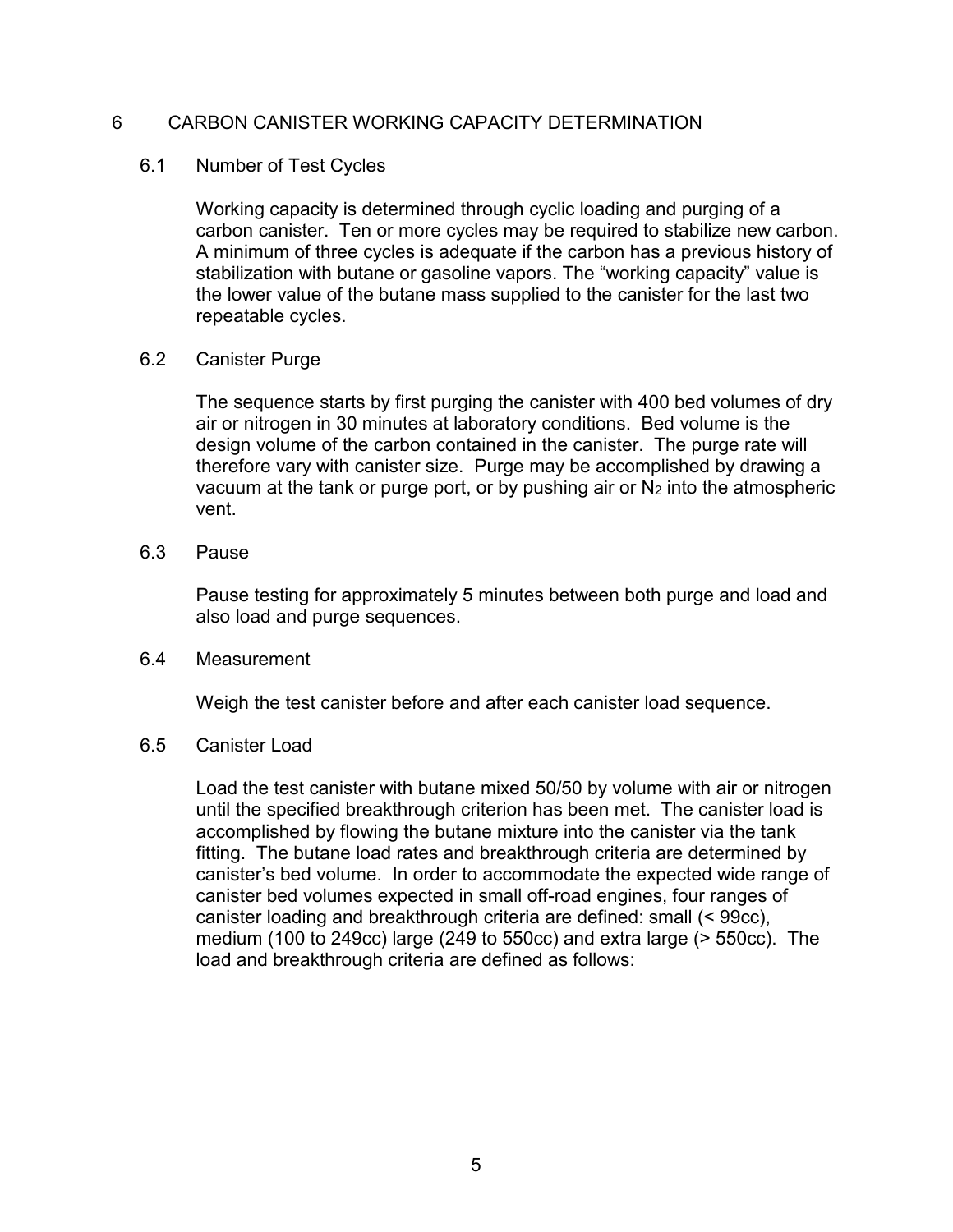| <b>Carbon Canister Bed</b> | Small              | <b>Medium</b>     | Large    | Extra Large |
|----------------------------|--------------------|-------------------|----------|-------------|
| Volume                     | < 99 <sub>cc</sub> | $100$ to          | 249cc to | >550        |
|                            |                    | 249 <sub>cc</sub> | 550      |             |
| Butane Load Rate [grams]   | 5.0                | 10.0              | 15.0     | 15.0        |
| $C_4H_{10}$ / hour]        |                    |                   |          |             |
| <b>Breakthrough limit</b>  | 2.0                | 2.0               | 2.0      | 2.0         |
| $[grams](*)$               |                    |                   |          |             |

(\*) If the canister shows mass loss prior to the 2.0 grams breakthrough then an alternate lower breakthrough limit can be used.

### <span id="page-22-0"></span>7 CALCULATING RESULTS

The working capacity is the lower test canister weight gain in grams determined from the last two load cycles. The resultant working capacity is expressed in grams of C<sub>4</sub>H<sub>10</sub>.

### <span id="page-22-1"></span>8 RECORDING DATA

Record data on a form similar to the one shown in Figure 1 (see page 8).

### <span id="page-22-2"></span>9 FIGURES

Figure 1. Canister Data Sheet